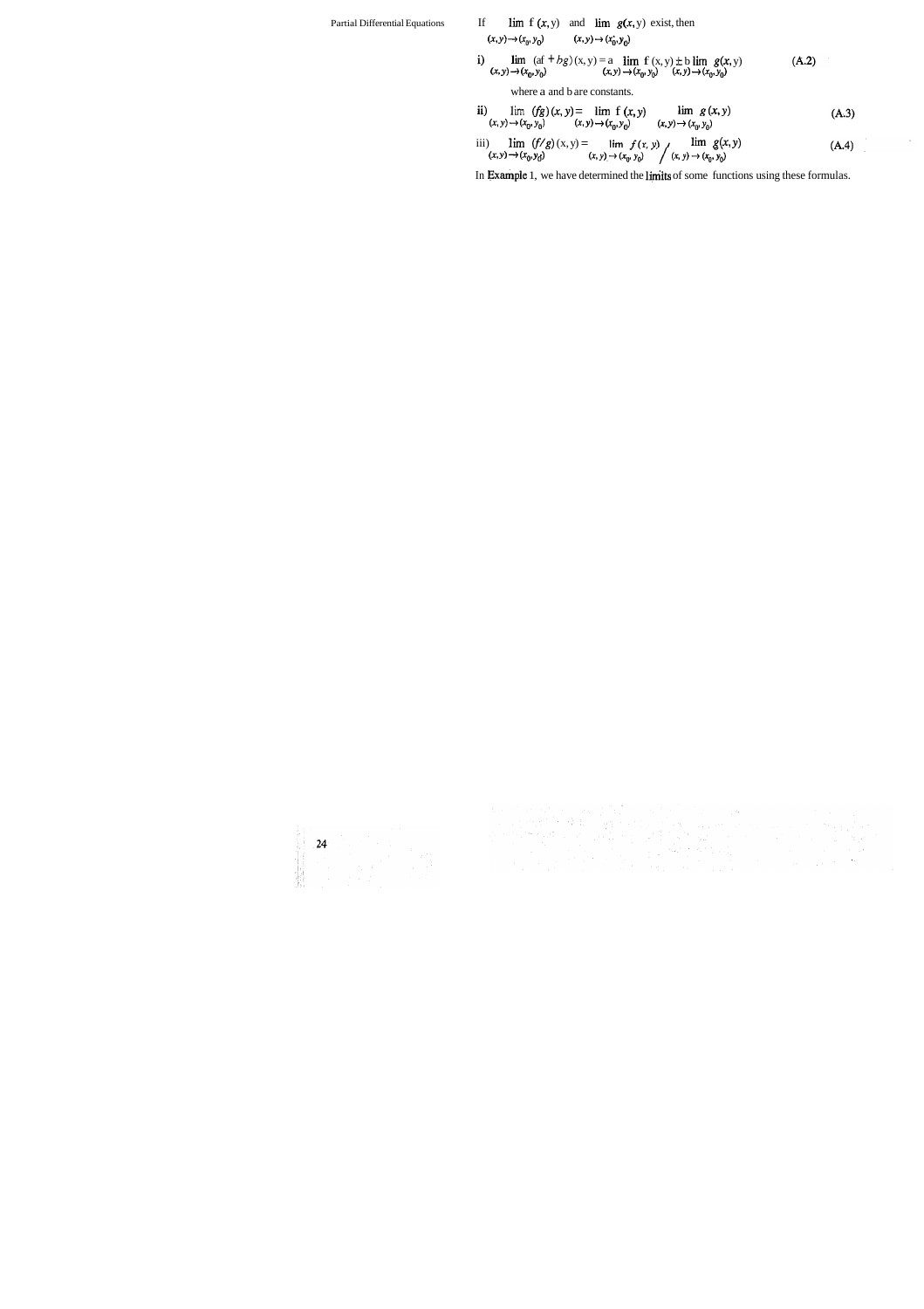- **Partial Differential Equations** 

# UNIT 6 PARTIAL DIFFERENTIAL- in Physics **EQUATIONS**

# **Structure Intervention of the structure**  $\vert$

- $\begin{bmatrix} 6.1 \end{bmatrix}$  Introduction  $\begin{bmatrix} 1 \end{bmatrix}$ 
	-
- Objectives<br>
I The Method of Separation of Variables
- 6.3 Solving Initial and Boundary Value Problems in Physics
- $6.4$  Summary  $\qquad \qquad$  Summary
- 6.4 Summary<br>6.5 Terminal Questions
- 6.6 Solutions And Answers

# **6.1 INTRODUCTION**

In Unit 5 you have learnt the basic concepts of order, degree, linearity, and type of partial differential equations (PDEs). Such equations arise for systems whose behaviour is governed by more than one independent variable. We come across PDEs in such diverse fields as meteorology, structural engineering, fluid mechanics, elasticity, heat flow, pollutant and neutron diffusion, wave propagation, aerodynamics, electromagnetics and nuclear physics. Most applied problems in physics are formulated in terms of second-order PDEs. From PHE-02 'course on Oscillations and waves, you are familiar with the wave equation which governs wave propagation-a phenomenon responsible for hearing, seeing, music and our communication with the world at large. In your course on electric and magnetic phenomena, you would have come across Laplace's and Poisson's equations. These equations can also be used to determine gravitational potential, steady- state temperature etc.

- solve a given PDE using the method of separation of variables
- obtain a unique solution to a given physical problem. , ۰

Linear second order PDEs form the backbone of theoretical physics, Apart from Laplace's equation and Poisson's equation, the most impoftant of these are the Helmholtz equation, Telegraph equation, wave equation, Klein-Gordon equation, Schrödinger equation and Dirac's equation.

A particularly useful method employed frequently to solve several second-order partial differential equations is the method of **separation** of **variables.** Depending on the number of independent variables, this method facilitates to reduce a linear PDE to two or more The lcrm separation of variables **was**  ordinary differential equations, which you already know to solve. This method is illustrated used in Unit I of this course in a in Sec. 6.2. Boundary value problems in physics invariably exhibit rectangular, spherical or completely different context. cylindrical symmetry in one or more dimensions. In Sec. 6.3 we illustrate the above said method to obtain a unique solution, subject to the given initial and boundary conditions. Since the same PDE may apply to many problems, the method discussed here can be used to solve many more problems than are illustrated here.

## **Objectives**

After studying this unit you should be able to

# **6.2 THE METHOD OF SEPARATION OF VARIABLES**

The first question that should logically come to your mind is: Howto solve a PDE? As a first strategy, we would like to reduce the given PDE to simpler differential equations containing fewer variables. (The process may be continued until a set of ordinary differential. equations is obtained), Next, we put the ODEs so obtained in easily solvable form using .methods discussed in Block 1 of this course. The simplest and most widely used method for reducing common and physically important PDEs is the **method** of **separation of** ! **variables.** Let us now **learn** how it works..

**Nonlinear PDEs are encountered in the study of shock wave phenomenon, atmospheric physics and turbulence. Higher order PDEs occur in the study of viscous fluids**  md **elasticity..** 

25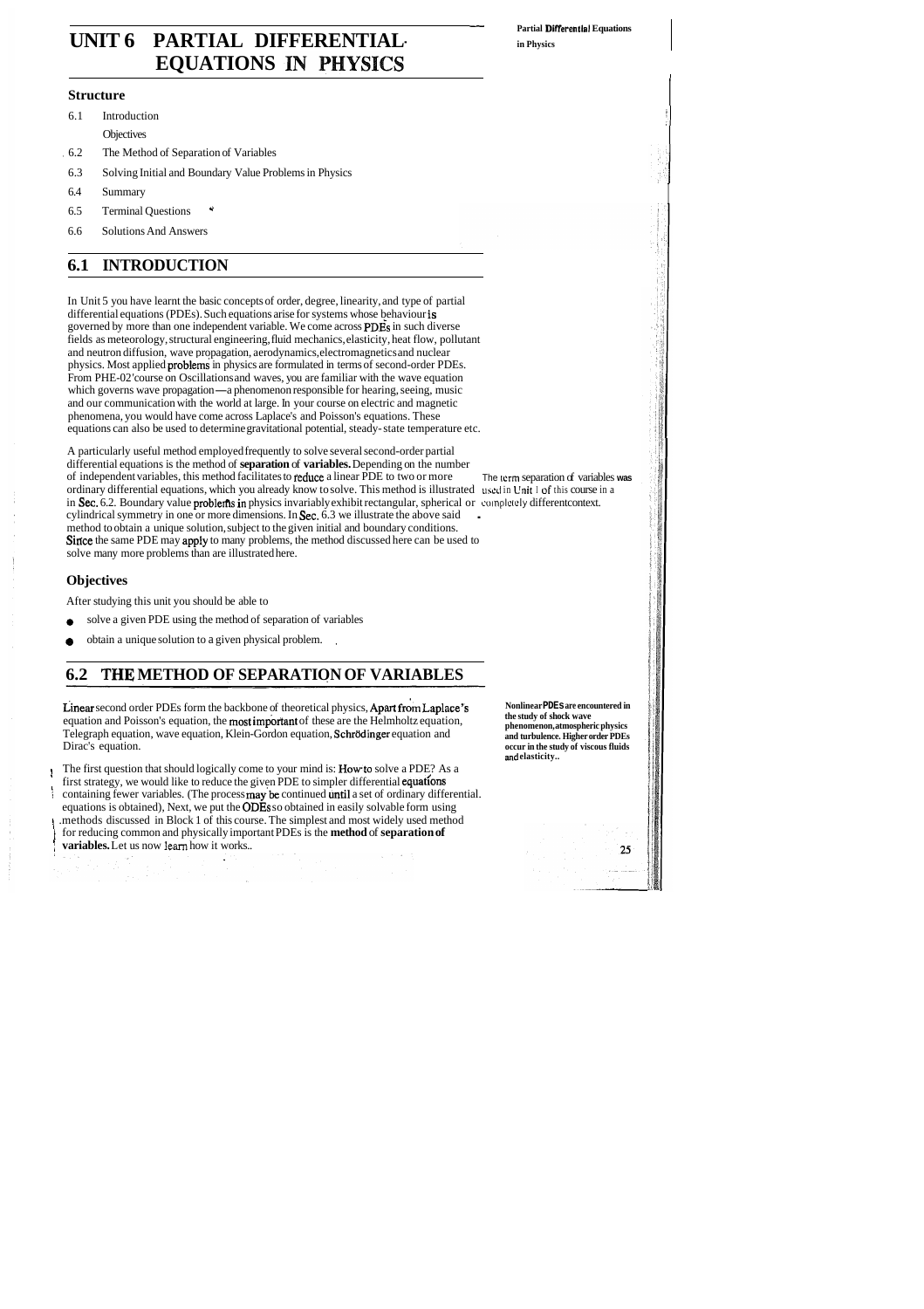

**Fig. 6.1** : **Vibrations of a stlrling fixed nt both ends** 

**You will learn other analytical methods for solving PDEs, such as Green's function technique or numerical methods in later courses.**  T<sub>1</sub>) illustrate the method of separation of variables, we consider a finite string AB of length L *fixed at both ends, as shown in Fig. 6.1(a). Suppose that the string is plucked (initial)* displacement  $h(x)$ ) and then released from rest, as shown in Fig. 6.1(b). If we choose x-axis along the length of the string, you may recall from Unit 5 of PHE-02 course Oscillations and Waves that the motion of the string is described by the 1- D wave equation :

$$
\frac{\partial^2 f}{\partial t^2} = v^2 \frac{\partial^2 f}{\partial x^2}
$$
 (6.1)

You would note that there is no term containing mixed partials like  $\frac{\partial^2 f}{\partial t \partial x}$  or  $\frac{\partial f}{\partial x}$  in Eq. (6.1). This is because this equation is obtained under the assumption that the string is displaced only slightly from its equilibrium position;

We now assume that the solution of Eq.  $(6.1)$  can be written in the form of a product as

$$
f(x, t) = X(x) \hspace{0.2cm} T(t) \tag{6.2}
$$

where **dot**(s) denote ordinary differentiation with respect to t. We have used primes and dots just to distinguish the independent variables with respect to which' differentiation has been carried out. , **'1.1** , +?, - .

By inserting results contained in Eqs.  $(6.4)$  and  $(6.5)$  into Eq.  $(6.1)$ ; you would obtain.

$$
X(x) \dot{T}(t) = v^2 X''(x) T(t)
$$

Dividing throughout by  $v^2X(x)T(t)$ , we get  $\cdot$ 

Physically, it means that the dependence of the unknown function on one variable is in-no way affected by its dependence on other variable. Does this imply that there is no connection at all between X **and T?** No, it only means that the function X does not depend on t and the function T does not depend upon **s** . For instance, the function

$$
f(x, t) = x \sin \omega t \tag{6.3a}
$$

is completely separable in  $x$  and  $t$ . On the other hand, the function

$$
f(x, t) = x + t \tag{6.3b}
$$

is inseparable in that the function cannot be written as a product of two functions.

To illustrate the method, we differentiate Eq.  $(6.2)$  twice with respect to x. This gives

$$
\frac{\partial f}{\partial x} = X'T
$$
  
and 
$$
\frac{\partial^2 f}{\partial x^2} = X''T
$$
 (6.4)

where **prime(s)** denote ordinary differentiation with respect to x. This emphasises the fact that the **derivative** is the total derivative **and** the function  $X$  has only one independent **variable.** Similarly, if we differentiate Eq.  $(6.2)$  with respect to *t*, we obtain

$$
\frac{\partial f}{\partial t} = X\dot{T}
$$
\nand\n
$$
\frac{\partial^2 f}{\partial t^2} = X\dot{T}
$$
\n(6.5)

$$
\frac{\dot{T}(t)}{v^2 T(t)} = \frac{X''(x)}{X(x)}
$$
(6.6)

The left hand side of this equation involves functions which depend only, on t whereas the expression on right-hand side is a function of x only. Thus, if we **vary** t and keep x **fixed,** the right-hand side cannot change. This means that  $\ddot{T}(t)/\nu^2 T(t)$  must remain constant for all t. Similarly, if we vary  $x$  holding  $t$  fixed, the left-hand side must not change. That is, the quantity  $X''(x)/X(x)$  must be the same for **all x.** Mathematically, we express this fact by saying that both sides must **be'equal tp** a constant, k say. Is this argument sound? To discover the answer to this question, let us **write** k to represent either side of  $E<sub>1</sub>$ . (6.6), i.e.,

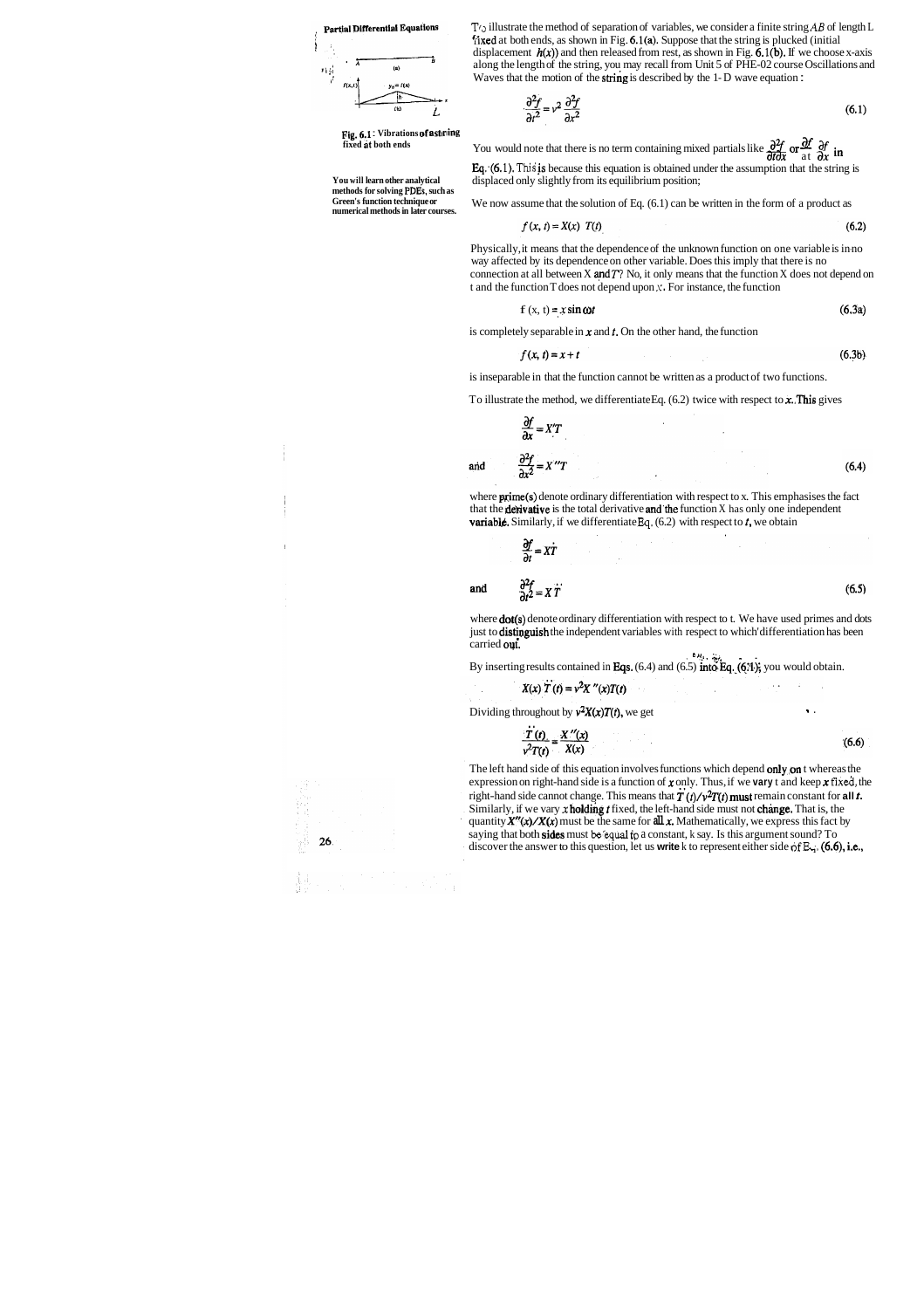$$
\frac{\dot{T}(t)}{v^2 T(t)} = k = \frac{X''(x)}{X(x)}
$$

 $(6.7)$ 

This is really the key to the process of separation of variables.

Then from the right-hand side, we have

$$
\frac{\partial}{\partial t}(k) = \frac{\partial}{\partial t}\left[\frac{X''(x)}{X(x)}\right] = 0
$$

and from the LHS, we have

$$
\frac{\partial}{\partial x}(k) = \frac{\partial}{\partial x}\left[\frac{\dot{T}(t)}{v^2 T(t)}\right] = 0
$$

 $\frac{\partial}{\partial x}(k) = \frac{\partial}{\partial x} \left[ \frac{\partial}{\partial x} \frac{\partial}{\partial y} \right] = 0$ <br>Since the first order partial derivative of k with respect to tor **x** is zero, k must be **a** constant. It is called the **separation constant.** It means that if  $y = a_0 \sin \omega t$  is a solution of the ODE

$$
\ddot{y} + \omega^2 y = 0
$$

we will get an identity, for all values oft, on substituting the assumed form of the solution in the given equation.

Thus, you can now rewrite the given equation as two ordinary differential equations :

$$
X''(x) - k X(x) = 0
$$
 (6.8a)

and

$$
\dot{T}(t) - k v^2 T(t) = 0 \tag{6.8b}
$$

That is, by assuming a separable solution, we have reduced a partial differential equation in two variables into two equivalent ordinary differential equations.

### ' **SAQl**

Use the method of separation of variables to reduce the following PDEs to a set of ODES :

i) 
$$
\frac{\partial^2 T}{\partial r^2} + \frac{1}{r} \frac{\partial T}{\partial r} + \frac{\partial^2 T}{\partial z^2} = 0
$$
  
ii) 
$$
\frac{\partial}{\partial r} \left( r^2 \frac{\partial V(r, \theta)}{\partial r} \right) + \frac{1}{\sin \theta} \frac{\partial}{\partial \theta} \left( \sin \theta \frac{\partial V}{\partial \theta} \right) = 0
$$
  
iii) 
$$
\frac{\partial^2 \Psi}{\partial x^2} + \alpha \frac{\partial \Psi(x, t)}{\partial t} = 0
$$

The first of these equations describes the steady-state temperature distribution in a cylindrical body, like control/fuel rods in the reactor core. The second PDE describes the potential in the region on either side of a spherical surface. The third PDE is the ..., one-dimensional Schrödinger wave equation.

You can now solve these equations without much difficulty using the methods developed in Unit 2, Block **1** of this course. For instance, for a nonzero value of *k,* the solutions of Eqs. (6.8a) and (6.8b) are of the form  $exp(mx)$  and  $exp(nt)$  respectively. The characteristic equations are

$$
-k=0
$$

$$
n^2 - k v^2 = 0
$$
 (6.9b)

and

which have roots

 $m^2$ 

$$
m_1 = \sqrt{k} = \mu, \ m_2 = -\sqrt{k} = -\mu \tag{6.10a}
$$

27

**Spend 15 minutes** 

 $(6.9a)$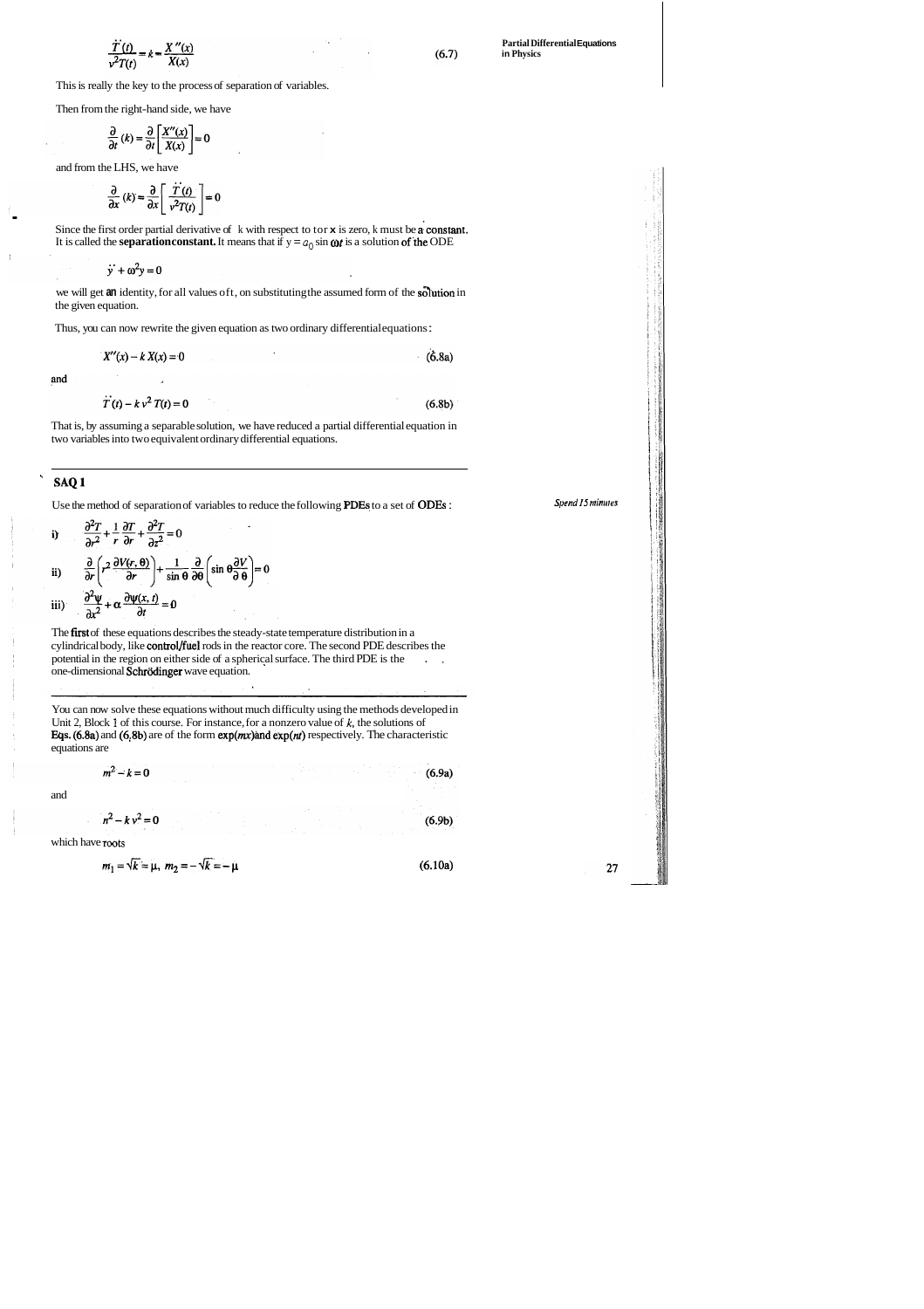-

'I

$$
n_1 = v \sqrt{k}, \quad v \mu, \quad n_2 = -v \sqrt{k} = -\mu v \tag{6.10b}
$$

The resulting solutions, therefore, are

and  $-$ 

which are sums of growing and decaying exponentials. If you calculate time derivative of  $T(t)$ , you will obtain velocity, which too will increase or decrease with respect to time. This <sup>I</sup>means that the kinetic energy of an element of the string will increase and decrease with time simultaneously, which is physically unacceptable.

$$
X(x) = A \exp(\mu x) + B \exp(-\mu x) \tag{6.11a}
$$

' and

$$
T(t) = C \exp(\mu vt) + D \exp(-\mu vt) \tag{6.11b}
$$

You can now write the general solution as

$$
f(x, t) = X(x) T(t) = [A \exp(\mu x) + B \exp(-\mu x)] [C \exp(\mu vt) + D \exp(-\mu vt)]
$$
 (6.12)

However, in view, of the argument given before **Eq.** (6.12), this solution does not give the desired wave motion. So k cannot have positive values. Similarly the value  $k = 0$  leads to a trivial solution and is not acceptable. However, for  $k < 0$ ,  $\forall k$  will be imaginary. Therefore, we can write

 $\sqrt{k} = i\beta$ 

where  $\beta$  is a real number and  $i = \sqrt{-1}$ . Then, Eq. (6.11a) becomes

In'the above example we have illustrated the method of separation of variables by considering **PDEs** in two **variables**  $(x, t)$ . **Can** you think of a physical **situation** where the PDE of interest involves more than two variables? The music produced by a drum used in **and**<br> **of**  $f(\theta) = G_1 \sin \beta b + t^2 Q_2 \cos \beta b$ <br>
where  $A_1, A_2, G_1$  and  $G_2$  are new constants, You can easily verify that  $A_1 = i(A - B)$ ,<br>  $A_2 = A + B_1 G_1 = i(C - D)$  and  $G_2 = C + D$ . The solution of  $1 - D$  wave equation as<br>  $f(x, t) = X(x) T(t) =$ dimensional and the PDE involves three variables  $(r, \theta, t)$ . Similarly, in the heat flow in a rectangular plate, the number of independent variables is three :  $(x, y, t)$ . This is of particular interest to a reactor physicist since plate type fuel elements may **tie** used in the reactor core. It is, therefore, important for us to extend the method of separation of variables to three (or more) variables. For simplicity, let us first consider a rectangular membrane whose edges are fixed at  $x = 0$ ,  $x = a$ ,  $y = 0$  and  $y = b$ , as shown id Fig. 6.2. nore) v<br>ixed at

The function  $f(x, y, t)$  satisfies the wave equation

$$
\frac{\partial^2 f(x, y, t)}{\partial t^2} = v^2 \left( \frac{\partial^2}{\partial x^2} + \frac{\partial^2}{\partial y^2} \right) f(x, y, t)
$$
(6.16)

$$
X(x) = A \exp(i\beta x) + B \exp(-i\beta x)
$$
 (6.13a)

<sup>I</sup>and **Eq.** (6.1 **1** b) takes the form

$$
T(t) = C \exp(i\beta vt) + D \exp(-i\beta vt)
$$
 (6.13b)

 $\exp(i\theta) = \cos\theta + i\sin\theta$  Using the **Euler's** relation, you can rewrite **Eqs. (6.13a)** and **(6.13b)** as

$$
X(x) = A_1 \sin \beta x + A_2 \cos \beta x \tag{6.14a}
$$

**and** 

$$
T(t) = G_1 \sin \beta vt + G_2 \cos \beta vt \tag{6.14b}
$$

where  $A_1$ ,  $A_2$ ,  $G_1$  and  $G_2$  are new constants, You can easily verify that  $A_1 = i(A - B)$ ,  $A_2 = A + B$ ,  $G_1 = i(C - D)$  and  $G_2 = C + D$ . The solutions given by Eqs. (6.14a, b) are periodic in space and time. You can now write the general solution of  $1 - D$  wave equation as

While solving this equation by the method of separation of variables, we expect to reduce it to three second **order ODEs**, which possess periodic **solutions** in space and time. You can do so in two ways :



**Fig. 6.2**: A **rectangular c** Rectangular Membrane **membrane fixed at edges** The functionf  $(x, y, t)$  satis

$$
f(x, t) = X(x)T(t) = (A_1 \sin \beta x + A_2 \cos \beta x) (G_1 \sin \beta vt + G_2 \cos \beta vt). \tag{6.15}
$$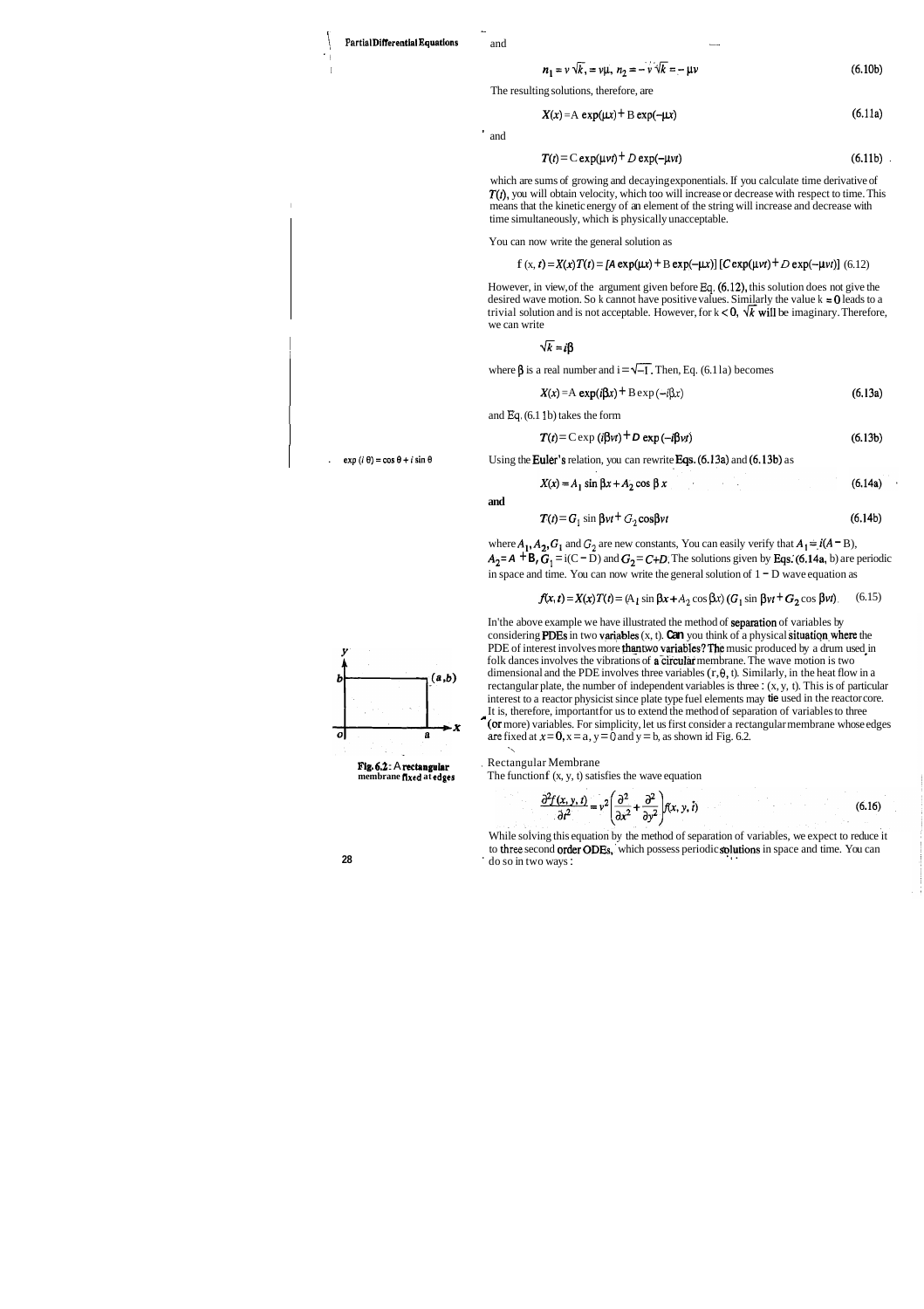i) By partial separation of Eq. (6.16) in space variables (x, y) taken together and the **Partial Differential Equations** in **Physics** time variable by writing

f (x, y, t) =  $F(x, y) T(t)$  (6.17a)

where  $F(x, y)$  is a function of space and T depends only on time.

This will result in an **ODE** in time and a **PDE** in, space variables, which may then be further split to arrive at ODEs in  $x$  and y. This two-stage process is worthwhile to attempt ds it invariably facilitates mathematical steps.

How do we know that this is valid? The answer is simple. We do not say that it is valid; We only wish to discover if it works. But we expect that both substitutions should lead us to the same result. Why? Because a tool (mathematical technique) cannot influence physics. We now illustrate this by solving **Eq.** (6.16) using both substitutions.

ii) Separate all the three variables by writing

$$
F(x, y, t) = X(x) Y(y) T(t)
$$
\n
$$
(6.17b)
$$

where  $F(x, y)$  is a function of space only and  $T(t)$  is a function of time only. Subsfituting it in **Eq.** (6.16) we find that

 $F \dot{T} = v^2 T \left( \frac{\partial^2}{\partial x^2} + \frac{\partial^2}{\partial y^2} \right) F(x, y)$ 

Dividing throughout by  $v^2FT$ , we get

$$
\frac{\dot{T}}{\dot{r}^2} = \frac{1}{F} \left( \frac{\partial^2}{\partial x^2} + \frac{\partial^2}{\partial y^2} \right) F(x, y)
$$
\n(6.18)

By comparing it with **Eq.** (6.6) you can say that the expression on th'e left-hand side depends only on  $t_i$  whereas the expression on the right-hand side depends only on'space variables. Following the arguments **ysed** for wave equation in two variables, we can say that both sides must be equal to a constant. We now know that only negative values of this constant will lead to a nontrivial solution. If we denote this constant by  $-p^2$ , we have

$$
\frac{T}{v^2T} = \frac{1}{F} \left( \frac{\partial^2}{\partial x^2} + \frac{\partial^2}{\partial y^2} \right) F(x, y) = -p^2
$$
\n(6.19)

This yields two differential equations :

 $\ddot{T} + p^2v^2T = 0$  $(6.20)$ 

**As** before, let us assume a separable solution

$$
f(x, y, t) = F(x, y) T(t)
$$

You will note that **whereas** Eq. (6.20) is an ordinary differential equation, Eq. (6.21) still contains partial derivatives in x and y. That is, although we have separated the space and time variables, **we** have to separate space dependences. To do so, we assume that

and

$$
\frac{\partial^2 F}{\partial x^2} + \frac{\partial^2 F}{\partial y^2} + p^2 F = 0
$$
 (6.21)

$$
F(x, y) = X(x) Y(y)
$$
\n(6.22)

**Substituting it in Eq.**  $(6.21)$ , we obtain

$$
\frac{d^2X}{dx^2}Y = -X\left(\frac{d^2Y}{dy_{\text{grav}}^{\text{max}}} + p^2Y\right)
$$

**I** 

29

On dividing both sides by XY, we find that

$$
\frac{1}{x}\frac{d^2X}{dx^2} = -\frac{1}{Y}\left(\frac{d^2Y}{dy^2} + p^2Y\right)
$$

 $(6.23)$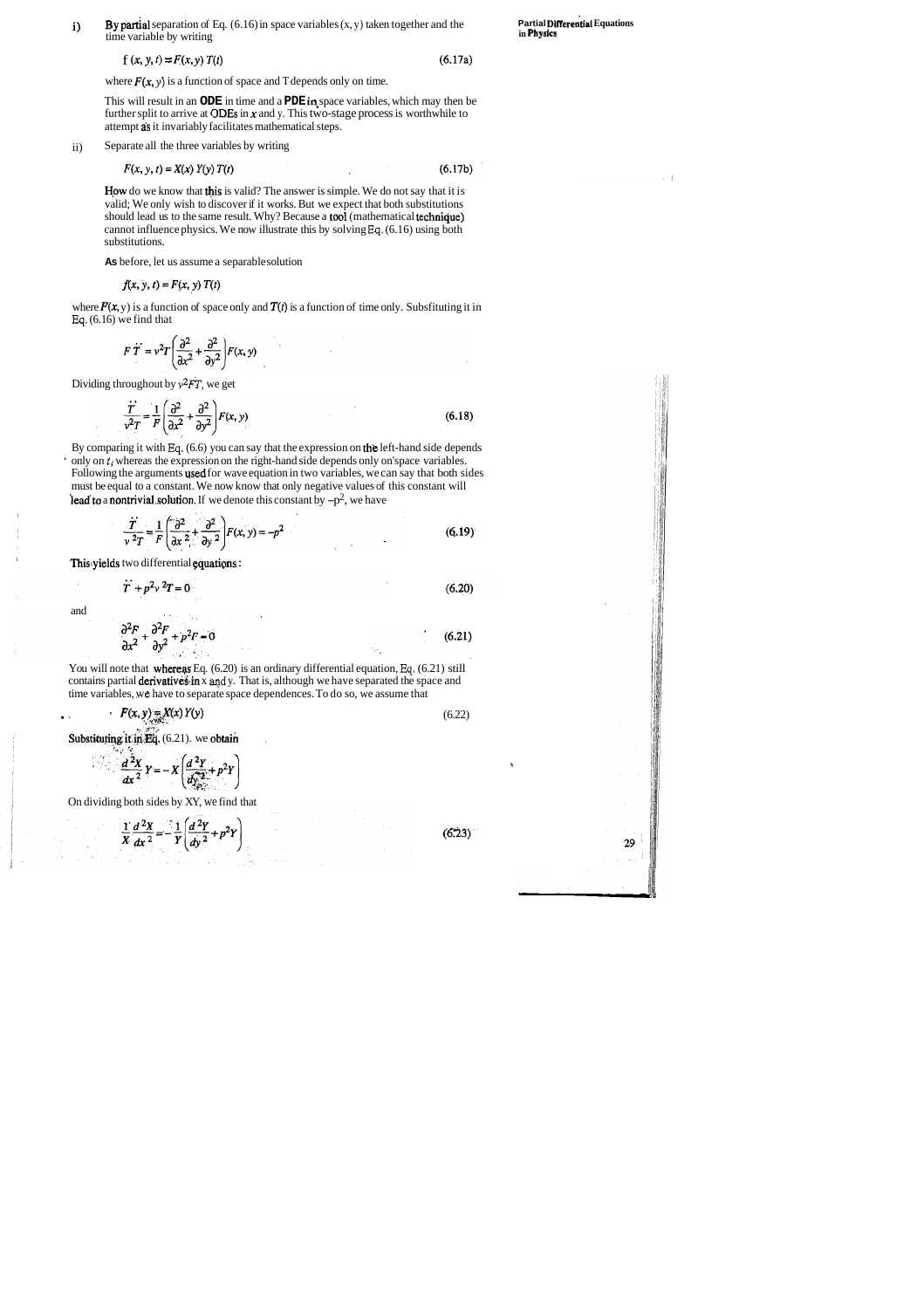**Partial Differential Equations** Note that the expression on **LHS** depends only on x, whereas the expression on **RHS**  depends only on y. Therefore, both sides must be equal to a constant, which we take **-q2** :

 $\Delta$ 

$$
\frac{1}{X}\frac{d^2X}{dx^2} = -\frac{1}{Y}\left(\frac{d^2Y}{dy^2} + p^2Y\right) = -q^2\tag{6.24}
$$

This immediately leads to two ordinary equations :

 $\overline{a}$ 

$$
\frac{d^2X}{dx^2} + q^2X = 0\tag{6.25}
$$

and **L L 1** 

$$
\frac{d^2Y}{dy^2} + \alpha^2Y = 0\tag{6.26}
$$

where  $\alpha^2 = p^2 - q^2$ .

We thus find that Eq.  $(6.16)$  which contained derivatives with respect to three independent variables has been reduced to three separate second-order ODES (Eqs. (6.20), (6.25) and (6.26). Thus in the two-stage process of separation of variables, we separated the time dependence from the space dependence by clubbing them in one function,  $F(x, y)$ , which is subsequently separated. ,

Let us now split Eq.  $(6.16)$  by taking  $f(x, y, t)$  as a product of three functions as in **Eq.** (6.17b). Then we *c'h* **wtite** 

$$
\frac{\partial^2 f}{\partial t^2} = X(x) Y(y) \dot{T}(t)
$$

$$
\frac{\partial^2 f}{\partial x^2} = X''(x) Y(y) T(t)
$$

and

$$
\frac{\partial^2 f}{\partial y^2} = X(x) Y''(y) T(t)
$$

On substituting these in Eq, (6.16) you will obtain

$$
X(x) Y(y) T(t) = v^{2} [Y(y) T(t) X'' + X(x) Y''(y) T(t)]
$$

On dividing throughout by  $T(t) X(x) Y(y)$ , this equation simplifies to

$$
\frac{T(t)}{v^2T(t)} = \frac{X''(x)}{X(x)} + \frac{Y''(y)}{Y(y)}\tag{6.27}
$$

The left hand side of this identity is a function only of time and the right hand is a function only of the space variables. Therefore, we can write

$$
\frac{1}{v^2}\frac{\ddot{T}}{T}=-k^2
$$

or

$$
T + k^2 \nu^2 T = 0 \tag{6.28a}
$$

and

 $\alpha$ 

$$
\frac{X''(x)}{X(x)} + \frac{Y''(y)}{Y(y)} = -k^2
$$

$$
\frac{1}{X}\frac{d^{2}X}{dt^{2}}=-k^{2}-\frac{1}{Y}\frac{d^{2}Y}{dy^{2}}
$$



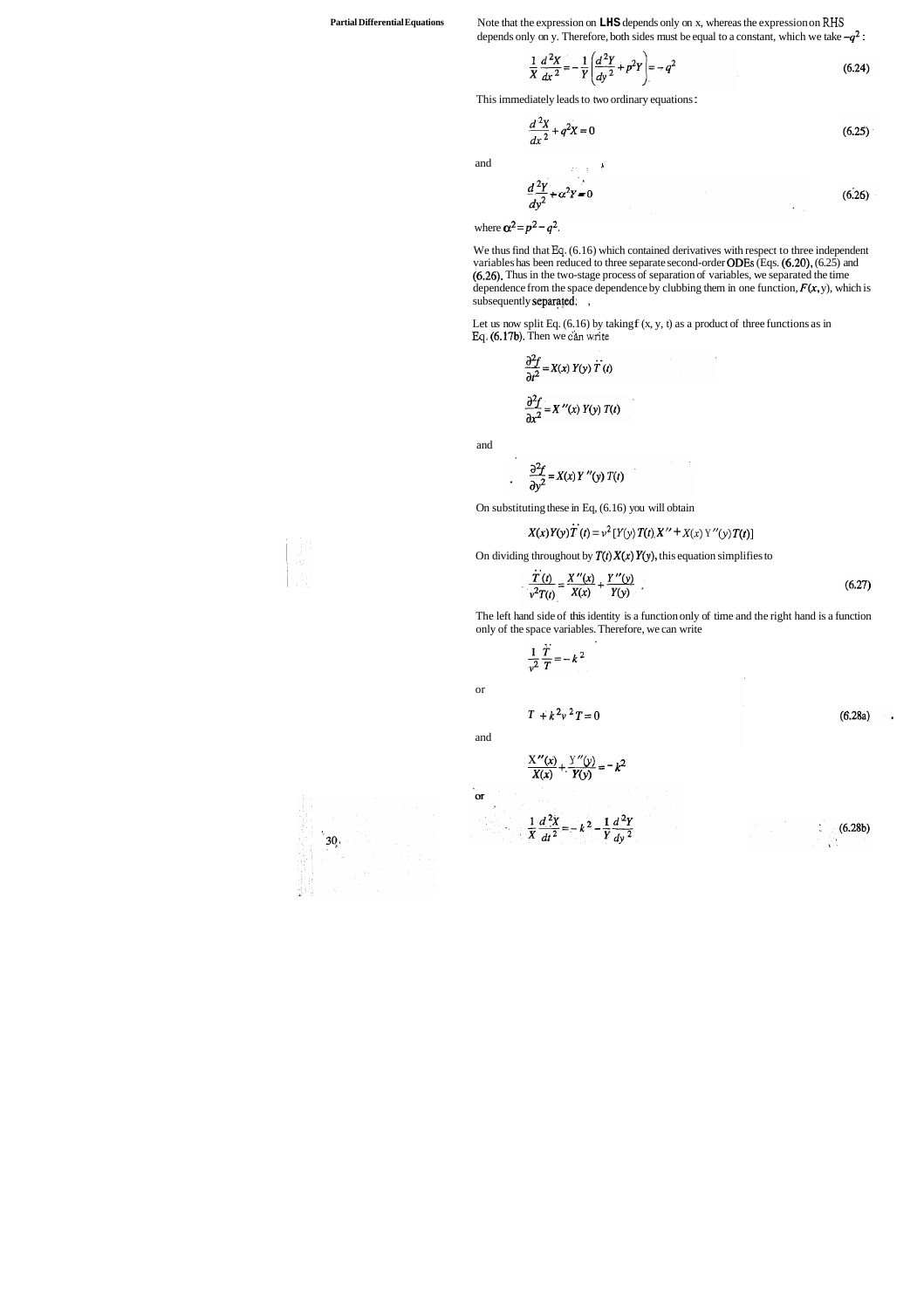Here we have a function of  $x$  equated to a function of y. As before, we **equate** each side to **Partial Differential Equations** in **Physics Partial Physics in Physlcs** another constant, **-m2.** So we can split **Eq.** (6.28b) into two ODEs:

 $(6.29a)$ 

 $(6.29b)$ 

 $\frac{1}{X}\frac{d^2X}{dt^2} = -m^2$ 

and

where we have introduced a new constant by  $k^2 = m^2 + n^2$  to produce a symmetric set of equations. Thus we find that Eq. (6.16) has been replaced by three ODES (Eqs. (6.28a), (6.29a) and (6.29b)).

$$
\frac{1}{Y}\frac{d^2Y}{dy^2} = -k^2 + m^2 = -n^2
$$

If you identify p with k, m with q and n with  $\alpha$ , Eqs. (6.28a), (6.29a) and (6.29b) will become identical to Eqs. (6.20) (6.25) and (6.26). respectively. We hope that now ypu have understood both the processes. To get a better grasp of these concepts you may like to work out an SAQ.

## SAQ<sub>2</sub>

The Helniholtz equation in Cartesian coordinates can be written as

$$
\left(\frac{\partial^2}{\partial x^2} + \frac{\partial^2}{\partial y^2} + \frac{\partial^2}{\partial z^2}\right) f(x, y, z) + k^2 f(x, y, z) = 0
$$

a?. *Spend* **15 rnin'rrfci.** 

**I{** 

**FIg.** 63 : A circular **membrane** fixed at the perimeter

:. Reduce it to three ODEs using one step process.

**I** 

where  $\lambda = v k$ ; k being the separation constant. You will note that Eq. (6.32b) still contains two variables. We separate these as well and write

$$
F(r, \theta) = R(r) \Theta(\theta) \tag{6.33}
$$

where  $\nabla^2$  is the Laplacian. You have **studied its form in different coordinate systems in Unit 3 of the PHE-04 course.** 

31

**b\* Y**  So far we have considered a rectangular **membrane** fixed at its **edges. The** space variables in the PDE describing its vibrations were taken to be Cartesian. But you will readily recognise that for musical instruments Iike beating-drum and cymbal, use of spherical polar coordinates is desirable. You can mathematically model wave propagation in these instruments by considering the vibrations of a circular membrane, Let us now **learn** to separate wave equation in spherical coordinates. ,



Circular Membrane

For a circular membrane held fixed at the perimeter, as shown in Fig. 6.3, the wave equation

$$
\frac{\partial^2 f}{\partial t^2} = v^2 \left( \frac{\partial^2}{\partial r^2} + \frac{1}{r} \frac{\partial}{\partial r} + \frac{1}{r^2} \frac{\partial^2}{\partial \theta^2} \right) f(r, \theta, t)
$$
(6.30)

By assuming a solution in the separable form as

$$
f(r, \theta, t) = F(r, \theta) T(t) \tag{6.31}
$$

you can readily show that Eq. (6.30) reduces to

$$
\ddot{T} + \lambda^2 T = 0 \tag{6.32a}
$$

and

$$
\frac{\partial^2 F}{\partial r^2} + \frac{1}{r} \frac{\partial F}{\partial r} + \frac{1}{r^2} \frac{\partial^2 F}{\partial \theta^2} + k^2 F(r, \theta) = 0
$$
 (6.32b)

Substituting in **Eq.** (6.32b), we obtain

$$
\frac{1}{R}\left(r^2\frac{d^2R}{dr^2}+r\frac{dR}{dr}+r^2k^2R\right)=-\frac{1}{\Theta}\frac{d^2\Theta}{d\theta^2}=p^2
$$

**You would recall from PHE-02 course that the three dimensional wave equntion is** 

$$
\nabla^2 f = \frac{1}{v^2} \frac{\partial^2 f}{\partial t^2}
$$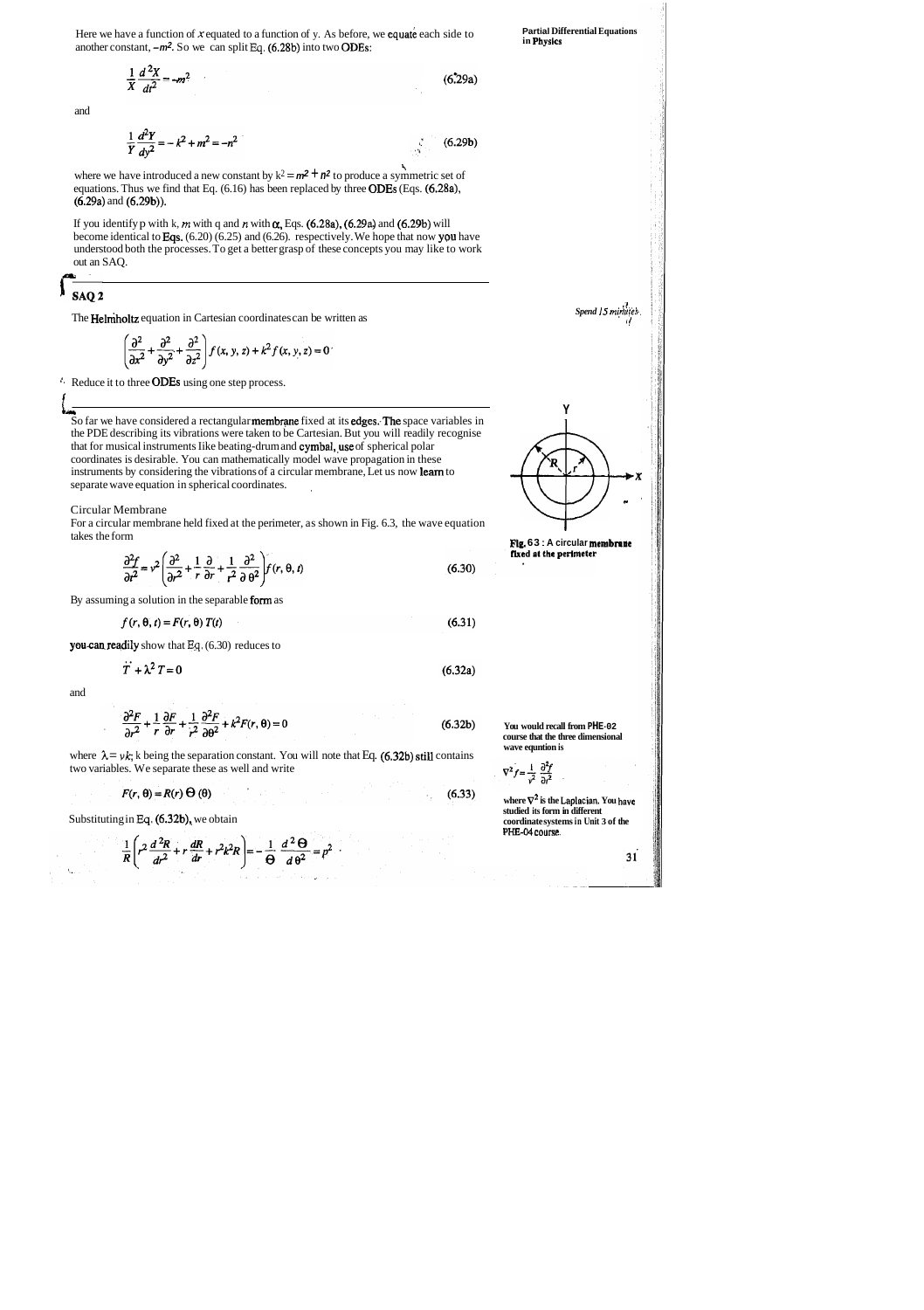**Partial Differential Equations** so that Eq.  $(6.32b)$  reduces to two **ODEs;** one involving R and the other one for  $\Theta$ 

 $r^2 \frac{d^2 R}{dr^2} + r \frac{dR}{dr} + (r^2 k^2 - p^2) R = 0$  $(6.34a)$ 

**7.-**  *Sperrd* 10 *minutes* 

 $32<sup>1</sup>$ 

and

$$
\frac{d^2\Theta}{d\theta^2} + p^2\Theta = 0\tag{6.34b}
$$

**SAQ 3** 

By substituting

$$
f(r, \theta, t) = R(r) \Theta(\theta) T(t)
$$

in Eq. (6.30), show that it can be split into three ODEs.

To put Eq..(6.34a) in a more familiar form, Iet us introduce a change of variable by defining

 $s = kr$ 

Then .

$$
\frac{dR}{dr} = \frac{dR}{ds}\frac{ds}{dr} = k\frac{dR}{ds}
$$

and

$$
\frac{d^2R}{dr^2} = k^2 \frac{d^2R}{ds^2}
$$

Substituting these in Eq.  $(6.34a)$  you will get

$$
s^2 \frac{d^2 R}{ds^2} + s \frac{dR}{ds} + (\tilde{s}^2 - p^2) R = 0
$$
 (6.35)

which is Bessel's equation of order **p.** .

Before proceeding further to solve initial and boundary value problems in PDEs, let us stop for a while and summarise what we know about the method of separation of variables.

- 1) First of all, the unknown function of two (or more) variables is expressed as a product of two (or more) functions so that the dependence of one on an independent variable is 'in no way affected by the dependence of the other variable(s).
- 2) The assumed form of solution is inserted in the given differential equation. A second-order PDE in two variables splits into two ODEs. When the number of independent variables is more than two, we get ODES equal in number to the independent variables.
- 3) You can solve the ODEs so obtained using methods known from Block-1. The solutions may be exponential functions, trigonometric functions, or power series.
- **4)** The general solution of the given PDE is obtaine'd by taking the product of the solutions of ODEs.

We hope that you can now use the method of separation of variables to reduce a PDE to a set of ODEs. (The number of ODES equals the number of independent variables in the given  $-$  PDE:) For the remainder of this unit, we shall confine ourselves to finding product solutions of wave equation, heat equation and Laplace's equation for different physical situations, under specific initial and boundary conditions.

So far we have familiarised you with the basic technique of separating variables for reducing a PDE to a set of ODEs. You can solve these'using the methods described in Block 1. However, in physical problems, we have to usually obtain unique solutions of PDEs, which correspond to certain'initial and boundary conditions.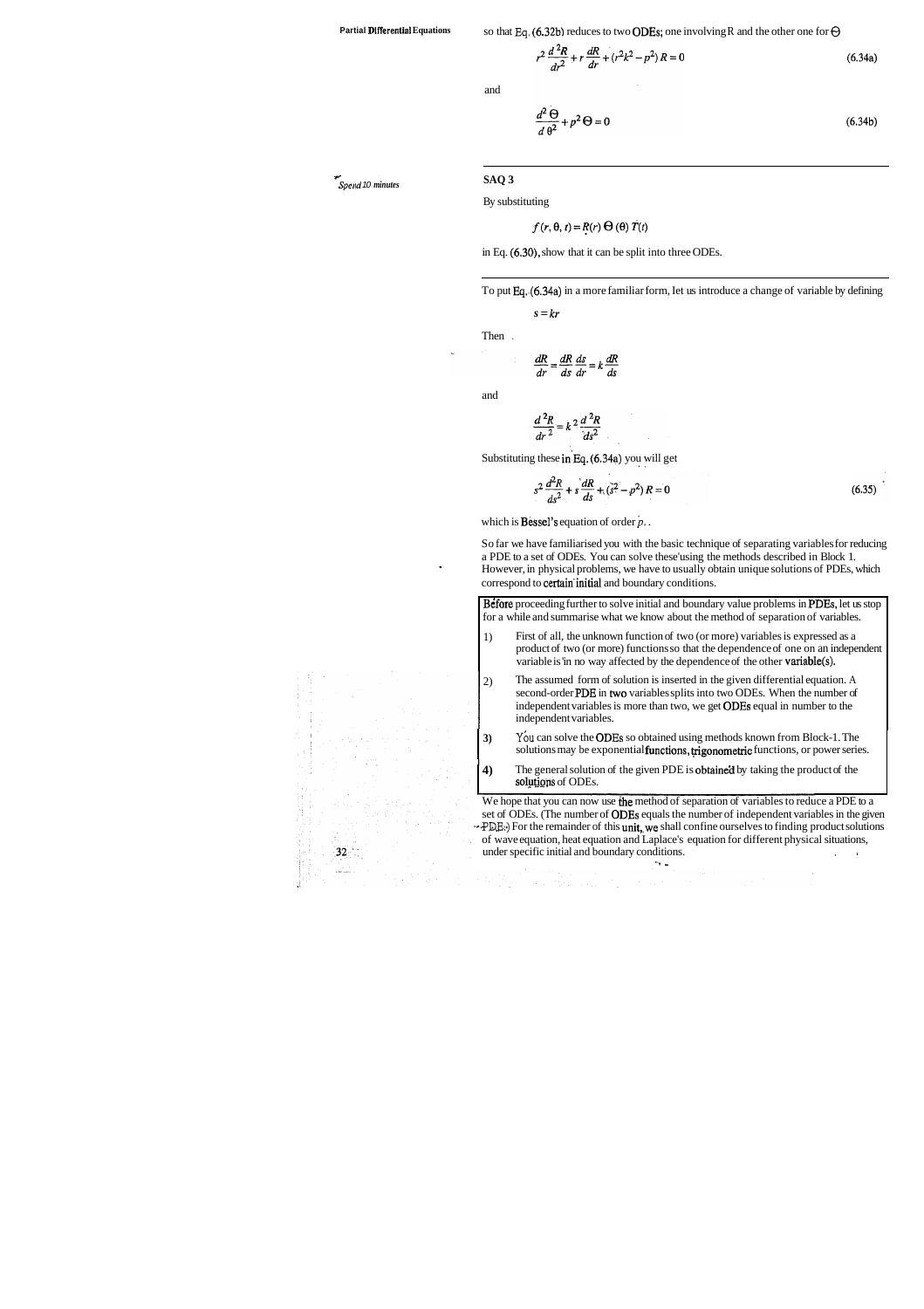**Partial Differential Equations** 

## **6.3 SOLVING INITIAL AND BOUNDARY VALUE In physics PROBLEMS IN PHYSICS**

When we solve a PDE, the number of solutions is, in general, very large. For example, if you consider Laplace's equation

$$
\frac{\partial^2 f}{\partial x^2} + \frac{\partial^2 f}{\partial y^2} = 0
$$

you can readily verify that each of the functions

$$
f = x^2 - y^2
$$
,  $f = e^a \cos y$  and  $f = \ln(x^2 + y^2)$ 

satisfies the given equation. However, all these are completely different from each other. There are many other functions which would satisfy the above-said equation. Does this mean that we cannot obtain a general solution of a PDE? In physical problems, a general solution is seldom sought. Even if we can obtain a general solution, it involves too much arbitrariness. That is, it is not unique. You may ask: Why is it so? This is because a PDE with independent variables in space (x) and time (t), which is of second order in each 'of these variables, requires two conditions at some **x** and two conditions at some t. (1f the condition on  $\vec{x}$  is specified at a boundary, we say that we are **specifying boundary** conditions. Usually the conditions on time are given at the instant we start making observations. These are referred to as initial conditions). So you may conclude that

Let us consider a wave propagating on a string. We put equidistant marks to identify particles of the string. We wish to determine instantaneous displacement of a particle at any of these marked positions. Mathematically speaking, we wish to determine a **function**  $f(x, t)$ , which depends on two independent variables. We have to supplement the PDE describing this phenomenon by **BCs**. The boundary conditions will **involve**  $f$ , or some of its derivatives, or both, on the curve (boundary) enclosing the region (of independent variables) over which a solution is being sought.  $\ldots$ , ... , ...

Proceeding further, we note, that we have to solve a one-dimensional equation for a string of length L such as a guitar, an Ektara or a violin string illustrated in, Fig; 6.1 :

$$
\frac{\partial^2 f}{\partial t^2} = v^2 \frac{\partial^2 f(x,t)}{\partial x^2}
$$

Since the solution of the wave equation depends on t as well, we must also know as to what happens at  $t = 0$ . That is, we have to specify initial conditions on displacement and velocity. Since the string is released from rest, the initial velocity is zero. In mathematical terms, we seek a function  $f(x, t)$  which satisfies the initial conditions

To obtain a unique solution to a given PDE, we have to specify initial conditions (ICs) and boundary conditions (BCs) which correspond to the particular physical problem.

Let us consider certain IVPs and BVPs in PDEs that arise in physics.

**Refer to IVP md BVP defined in Block I.** 

#### **One-dimensional wave equation**

where v is wave speed.

Since the string is fixed at  $x = 0$  and  $x = L$  for all times, the boundary conditions may be written as

. ,

$$
f(0,t)\!=\!0
$$

and

$$
f(L, t) = 0 \text{ for all } t > 0 \tag{6.36}
$$

$$
f(x, 0) = h(x) \qquad 0 < x < L
$$

 $\frac{1}{1}$ 

and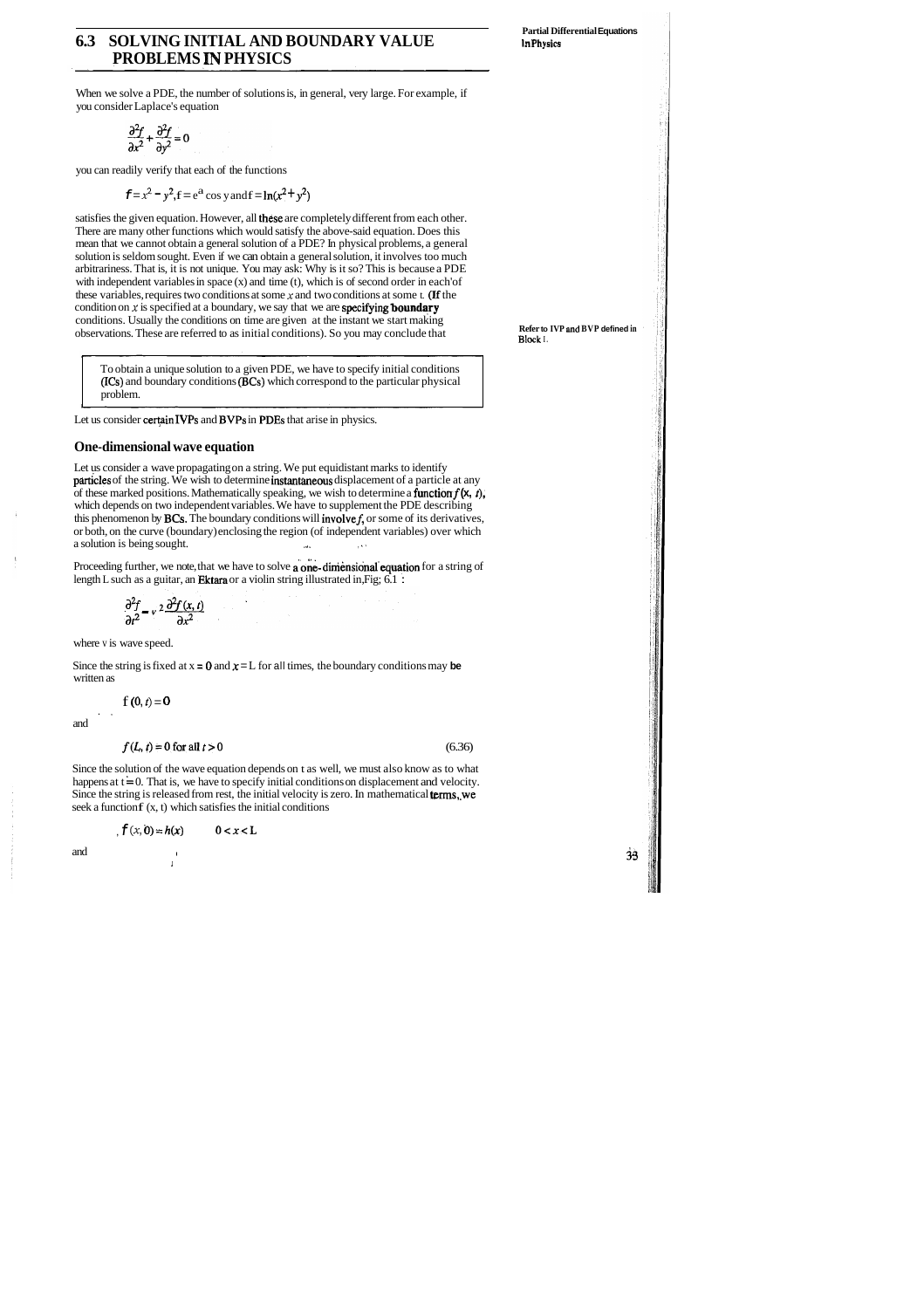$$
\left.\frac{\partial f(x,t)}{\partial t}\right|_{t=0}=0
$$

Separating variables in wave equation, you will obtain

$$
X'' + \mu^2 X(x) = 0
$$

and

$$
T(t) + \mu^2 v^2 T(t) = 0.
$$

whose solutions are given by Eq.  $(6.11)$ :

$$
X(x) = A \cos \mu x + B \sin \mu x
$$

and

$$
T(t) = C \cos \mu vt + D \sin \mu vt
$$

Now since  $f(0, t) = X(0) T(t) = 0$  and  $f(L, t) = X(L) T(t) = 0$ , we must have  $X(0) = 0$  and  $X(L) = 0$ . Using the first of these conditions, we find that  $A=0$ . Therefore



 $n=1$ 

y.

$$
X(x) = B \sin \mu x
$$

The second condition now implies that

$$
X(L) = B \sin \mu L = 0
$$

This equality will be **satisfied** if  $B = 0$  or  $\sin \mu L = 0$ . If  $B = 0$ , then  $X = 0$  so that  $f = 0$ , which is a trivial solution. Hence, we must have  $B \neq 0$  and the only option is sin  $\mu L = 0$ . This implies that  $\mu L = n\pi$  or  $\mu = n\pi/L$  for  $n = 0, 1, 2, 3, \ldots$ . The solution for  $n = 0$  is a trivial solution. For any arbitrary value of B, we obtain infinite solutions of the form



**Fig. 6.4** : **A plot of Eq. (6.38) for the first few modes** 



where we have put  $CB_n = a_n$  and  $DB_n = b$ , since each value of *n* may require different constants. You would note that the subscript  $n$  has been added to  $f(x, t)$ . Do you know why? This is just to allow for a different function for each value of n. In the present case, each value of *n* defines harmonic motion of the string with frequency  $(n \nu / 2L)$  Hz. Whereas  $n = 1$ defines the **fundamental** mode, **n** > 1 characterises **overtones.** 

$$
X(x) = X_n(x) = B_n \sin\left(\frac{n\pi}{L}\right)x \qquad n = 1, 2, 3, \dots \qquad (6.38)
$$

The values of  $\mu = n\pi/L$  for  $n = 1, 2, 3, \ldots$  are called **eigenvalues** of **Eq.** (6.1). With B = 1, Eq.  $(6.38)$  is depicted in Fig.  $6.4$  for  $n = 1, 2, 3$  and 4. Hence, the solution of Eq.  $(6.2)$  which satisfies the given boundary conditions can now be written as

You would agree that  $f_n(x, t)$  is not a solution of the given problem since initial conditions have not yet been imposed. Moreover, since the wave equation is linear and homogeneous, given by the superposition principle:

$$
f_n(x, t) = \left[ C \cos\left(\frac{n\pi vt}{L}\right) + D \sin\left(\frac{n\pi vt}{L}\right) \right] B_n \sin\left(\frac{n\pi x}{L}\right)
$$
  
= 
$$
\left[ a, \cos\left(\frac{n\pi vt}{L}\right) + b_n \sin\left(\frac{n\pi vt}{L}\right) \right] \sin\left(\frac{n\pi x}{L}\right)
$$
(6.39)

The object has a point of the object is not a point of the object. We expect that the most general solution, which satisfies the given boundary conditions, is given by the superposition principle:\n
$$
f(x,t) = \sum_{n=1}^{\infty} f_n(x,t) = \sum_{n=1}^{\infty} \left[ a_n \cos\left(\frac{n\pi vt}{L}\right) + b_n \sin\left(\frac{n\pi vt}{L}\right) \right] \sin\left(\frac{n\pi x}{L}\right) \tag{6.40}
$$

To match the initial conditions, we set  $t=0$  in the above equation. This gives

$$
f(x,0) = \sum_{n=1}^{\infty} a_n \sin\left(\frac{n\pi x}{L}\right) = h(x) \tag{6.41}
$$

Now the question arises: How to evaluate  $a$ ? To determine the constants  $a_n$ , we must know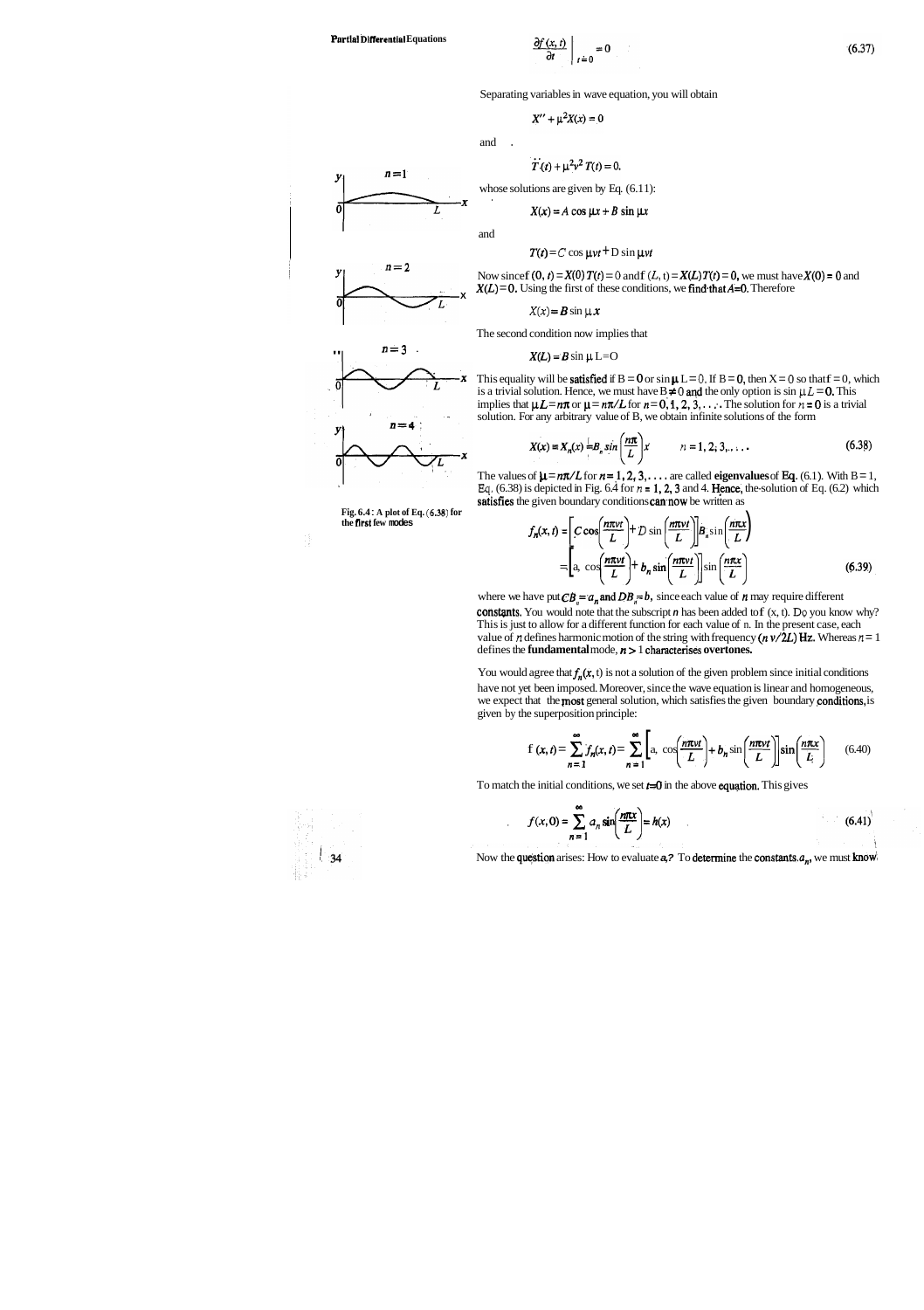the form of the function  $h(x)$ . Let us take  $h(x) = \xi_0 \sin \frac{\pi x}{L}$ . Then by comparison, we have

 $a_1 = \xi_0$ 

\*and

$$
a_2 = a_3 = \dots = 0 \tag{6.42}
$$

To determine  $b_n$ , we first differentiate Eq.  $(6.40)$  with respect to *t* and then set t = 0. The result is

For any general form of *h(x)* you would require Fourier series, which you will learn in the next two units.

$$
\frac{\partial f}{\partial t} = \sum_{n=1}^{\infty} \left[ -a_n \left( \frac{n \pi v}{L} \right) \sin \left( \frac{n \pi v t}{L} \right) + b_n \left( \frac{n \pi v}{L} \right) \cos \left( \frac{n \pi v t}{L} \right) \right] \sin \left( \frac{n \pi x}{L} \right)
$$

so that

$$
\frac{\partial f}{\partial t}\Big|_{t=0} = 0 = \sum_{n=1}^{\infty} b_n \left(\frac{n\pi v}{L}\right) \sin\left(\frac{n\pi x}{L}\right)
$$

You will readily cdnclude by looking at this expression that

$$
b_n = 0; \; n = 1, 2, \ldots
$$

Hence the unique solution of the one-dimensional wave equation on a string tied at both

ends corresponding to the given initial and boundary conditions is given by  
\n
$$
f(x, t) = \xi_0 \cos \omega t \sin \left(\frac{\pi x}{L}\right)
$$
\n(6.44)

 $(6.43)$ 

where  $\omega = \frac{\pi v}{L}$  is angular frequency and  $\xi_0$  is amplitude.

#### **SAQ 4**

Determine the constants an's occurring in Eq. *(6.40)* when

**1** 

$$
h(x) = \xi_0 \left[ \sin \left( \frac{\pi x}{L} \right) + \sin \left( \frac{2\pi x}{L} \right) \right]
$$

The boundary value problems considered in SAQ 4 refer to Cartesian geometry. You know of many physical problems which involve spherical and cylindrical coordinates. You have studied these in Unit 3 of Block 1, PHE-04 course entitled Mathematical Methods in Physics-I. In particular, we may mention wave propagation on the membrane of a tabla or a beating drum, electric field around a long current carry wire, energy produced in a nuclear reactor, etc. In the following examples, we have considered physical problems involving spherical polar and cylinderical coordinates.

#### **Example 1** : **Circular Membrane**

The radial part of wave equation for a circular membrane of radius  $r_0$  fixed at its circumference is

$$
\frac{\partial^2 f}{\partial t^2} = v^2 \left( \frac{\partial^2 f}{\partial r^2} + \frac{1}{r} \frac{\partial f}{\partial r} \right)
$$

Specify he boundary conditions and obtain a unique solution.

**Partial Differential Equations in Physics** 

Spend 2 **minutes** 

35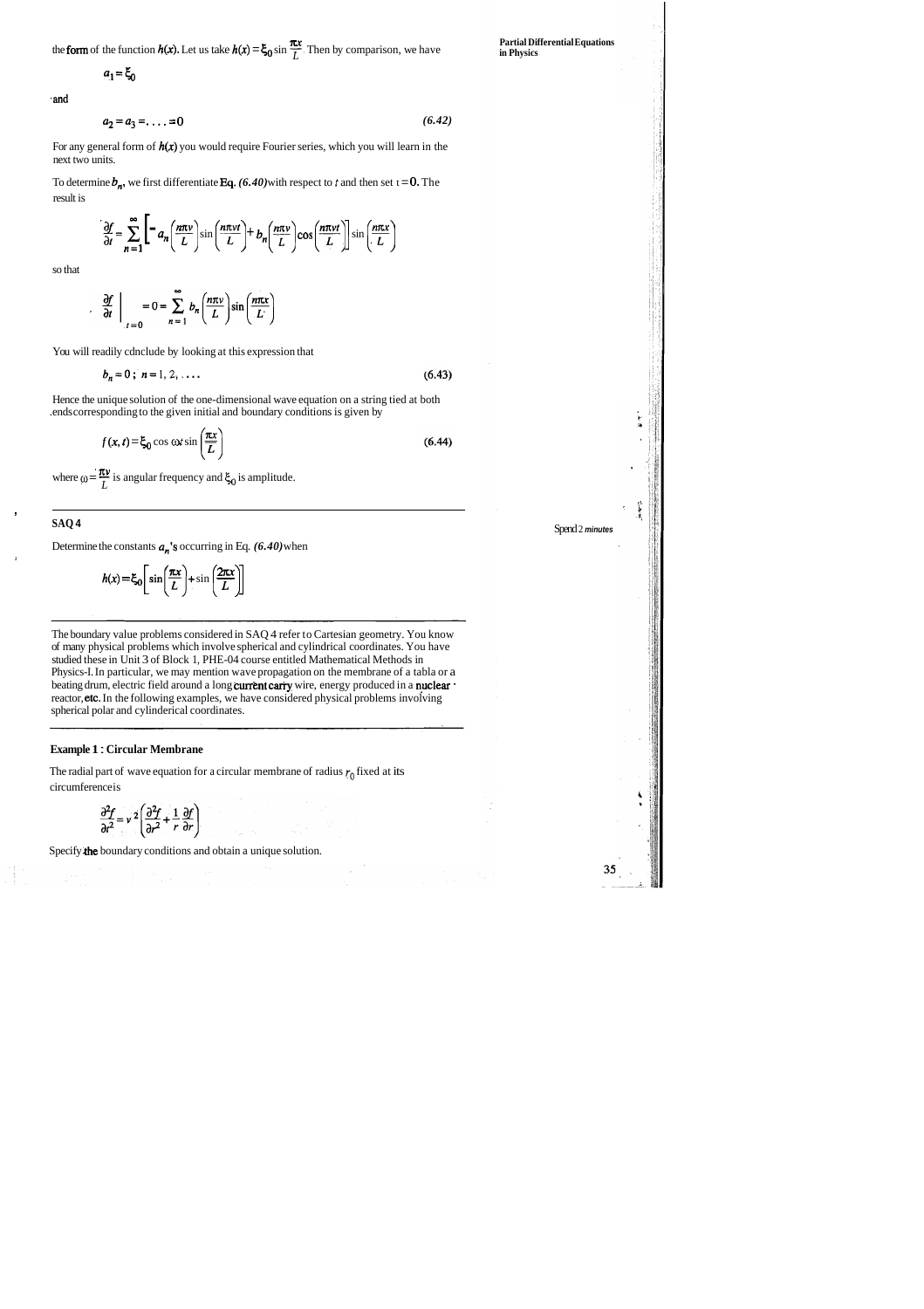### <sup>1</sup>**Partial Differential Equations Solution**

The boundary conditions in this case are

$$
f(r, t) = 0 \qquad \text{for } r = r_0 \text{ at all } t
$$

$$
= 0 \qquad \text{for } t = 0 \text{ at all } r
$$

The wave **equation** describing the motion of circular membrane fixed at its perimeter can be reduced to the following ODES :

$$
\dot{T} + \lambda^2 T = 0 \text{ where } \lambda = vk \tag{i}
$$

and

we find that .

 $\hat{\mathcal{K}}$ 

$$
\frac{dR}{ds} = \frac{dR}{dr}\frac{dr}{ds} = \frac{1}{k}\frac{dR}{dr}
$$

' and

where  $J_0$  and  $Y_0$  *are* zeroth order Bessel's functions of the first and the second kind, respectively.

 $\mathcal{A} \subset \mathcal{A}$ 

The Bessel's function of the second kind is known to tend to  $-\infty$  as  $r \to 0$ . Therefore, we must choose  $c_2 = 0$ . Then (iv) reduces to ,

$$
\frac{d^2R}{ds^2} = \frac{1}{k} \frac{d}{dr} \left(\frac{dR}{dr}\right) \frac{dr}{ds}
$$

$$
= \frac{1}{k^2} \frac{d^2R}{dr^2}
$$

so that we can rewrite (ii) as

$$
\frac{d^2R}{dr^2} + \frac{1}{r}\frac{dR}{dr} + k^2R = 0
$$
 (ii)

By introducing a chance of **variable** through the relation

$$
s = kr
$$

$$
k^{2} \frac{d^{2}R}{ds^{2}} + \frac{k^{2}}{s} \frac{dR}{ds} + k^{2}R = 0
$$
  
or 
$$
\frac{d^{2}R}{ds^{2}} + \frac{1}{s} \frac{dR}{ds} + R = 0
$$
 (iii)

Do you recognise this equation? This is zeroth order Bessel equation (see Unit 3 of Block 1 of this course). Its general solution is

$$
R(s) = c_1 J_0(s) + c_2 Y_0(s)
$$

In terms of  $r$ , we can write

$$
R(r) = c_1 J_0(kr) + c_2 Y_0(kr)
$$
 (iv)

20,825

Since the **membrane** is fixed at the **perimeter**  $(r = r_0)$ , the boundary condition  $r(r, t) = 0$ implies that .

 $(v)$ 

### $R(r) = 0$  for  $r = r_0$

 $R(r) = c_1 J_0(kr)$ 

**Obviously if we choose**  $c_1 = 0$  we will obtain a trivial solution. Therefore, we must choose *J***<sub>0</sub>(** $k\tau_0$ **) = 0. If we denote the zeros of**  $J_0(kr_0)$  **by**  $\alpha_1, \alpha_2, \ldots$ **, we get** 

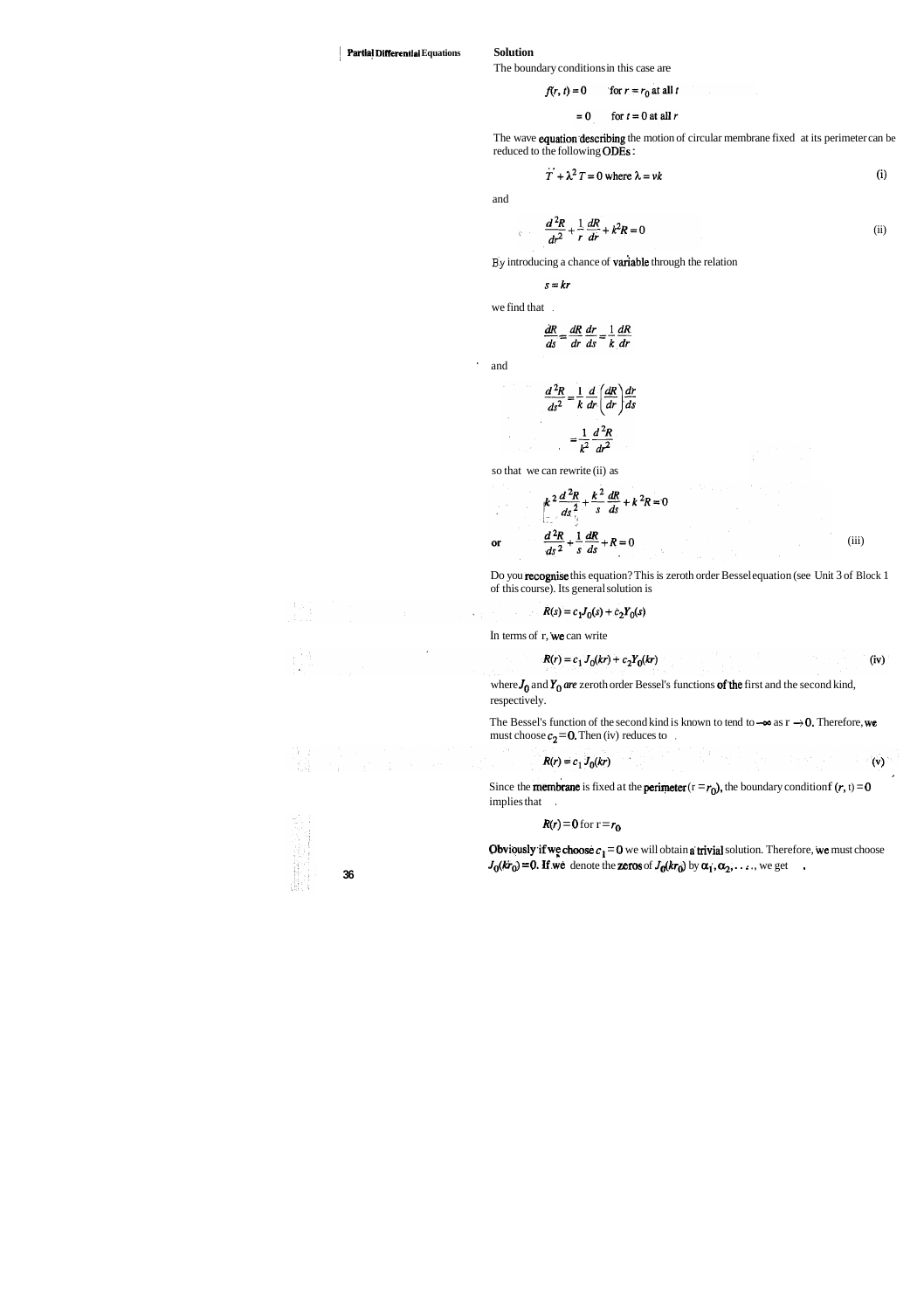**Partial DilTerential Equations in Physics** 

$$
kr_0 = \alpha_m
$$

or 
$$
k \equiv k_m =
$$

Hence, **(v)** takes the form

$$
R(r) = c_1 J_0 \left( \frac{\alpha_m}{r_0} \right)
$$

 $\alpha_m$ 

 $r_0$ 

Consider a solid cylindrical cooling tower as shown in Fig. 6.6. The steady-state temperature distribution is described by Laplace's equation  $V^2 T = 0$ 

This solution is depicted in Fig. 6.5

#### **Example 2**

- i) Specify the boundary conditions, and
- ii) determine the steady-state temperature.

ii) To determine the steady-state temperature we have to express the Laplacian in cylindfical polar coordinates. Since the given geometry exhibits circular symmetry we can write

$$
\nabla^2 = \frac{\partial^2}{\partial \rho^2} + \frac{1}{\rho} \frac{\partial}{\partial \rho} + \frac{\partial^2}{\partial z^2}
$$

#### **Solution**

**i)** By looking at the figure, we can express the boundary conditions as,

$$
T(2, z) = 0, \qquad 0 < z < 4,
$$

$$
T(\rho, 0) = 0, \qquad T(\rho, 4) = T_0, \quad 0 < \rho < 2
$$

The negative **separation** constant is used since there is no reason to expect the solution to be periodic' in z.

Eq. (ii) is the zeroth order **parametric** Bessel's equation. Its general solution is'

so that

 $\partial^2 T$  $\mathbf{1}$ 

 $\partial \rho^2$ 

 $\rho$ 

$$
\frac{\partial T}{\partial \rho} + \frac{\partial^2 T}{\partial z^2} = 0 \qquad 0 < \rho < 2; \ 0 < z < 4
$$

Putting  $T = R(\rho) Z(z)$  and separating variables, you will obtain

$$
\frac{R'' + \frac{1}{\rho}R'}{R} = -\frac{Z''}{Z} = -\lambda^2
$$

which reduces to

 $\rho R'' + R' + \lambda^2 \rho R = 0$  (ii)

$$
\frac{T}{r^2} = 0 \qquad 0 < \rho < 2; \, 0 < z < 4
$$

$$
\frac{R'' + \frac{1}{\rho}R'}{R} = -\frac{Z''}{Z} = -\lambda^2
$$

$$
\rho R'' + R' + \lambda^2 \rho R = 0 \tag{ii}
$$
  
and 
$$
Z'' - \lambda^2 Z = 0 \tag{iii}
$$

$$
R = c_1 J_0(\lambda \rho) + c_2 Y_0(\lambda \rho)
$$

where  $J_0$  and  $Y_0$  are Bessel's functions of the first and the second **kind** of order **zero**.

**Since** the solution of **(iii)** is defined on the finite interval  $(0, 4)$ , we write



*Fig.* **6.5** : **Plot of radial soiutlon of wave equation** 



**Fig. 6.6** : **A cylindrlcnl cooling tower** 



 $(vi)$ 

 $(i)$ 

$$
Z = c_3 \cosh \lambda z + c_4 \sinh \lambda z.
$$

In order to have a **bounded temperature**  $T(\rho, z)$  at  $\rho = 0$ , we must define  $c_2 = 0$ . The condition  $T(2, z) = 0$  implies  $R(2) = 0$  or , ...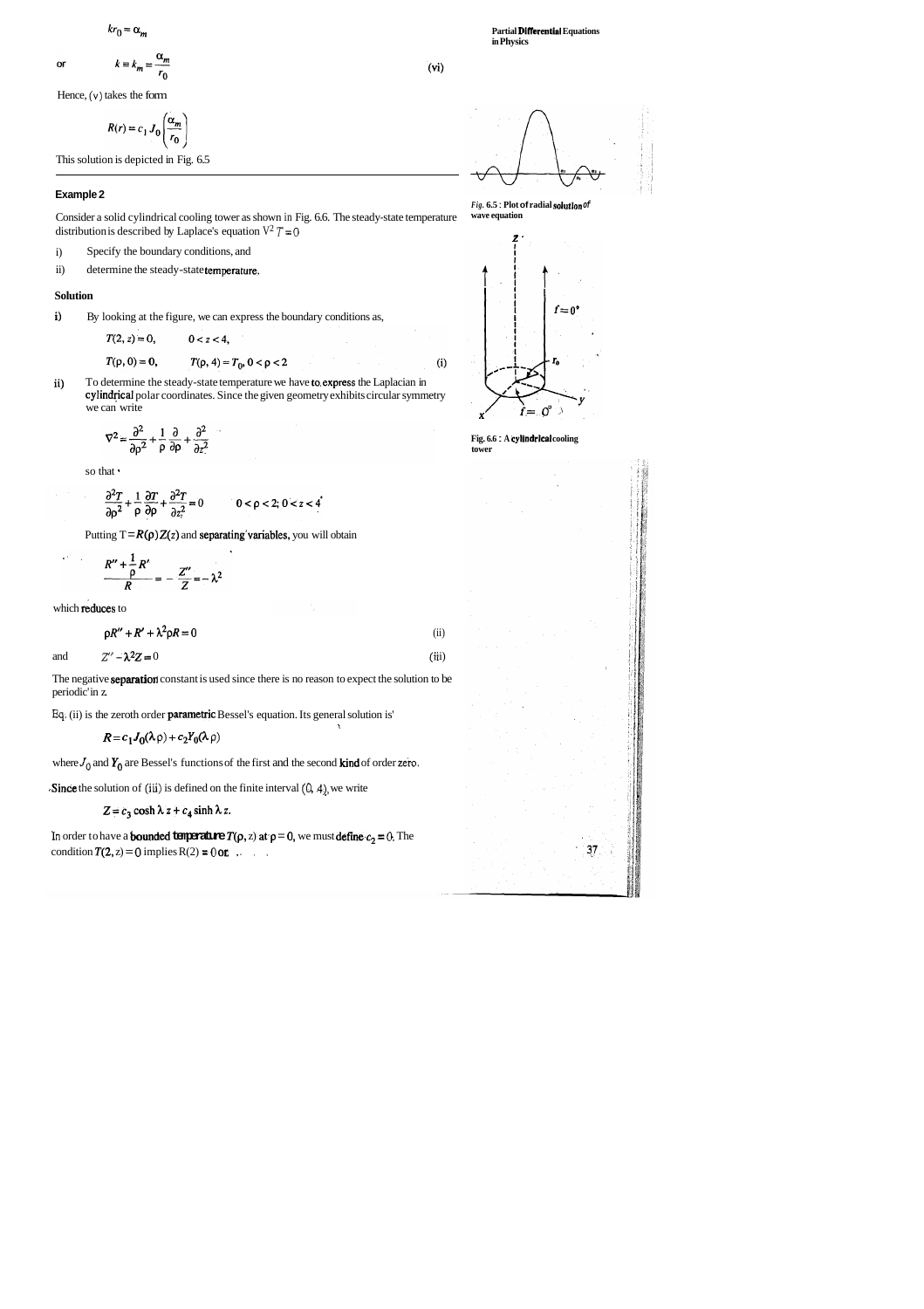This equation will hold for  $\lambda_1 = \alpha_1/2$ ,  $\lambda_2 = \alpha_2/2$ , ...,  $\lambda_n = \alpha_n/2$  where  $a_1, \alpha_2, \ldots, \alpha_n$  are zeros of the Bessel function. Lastly  $Z(0) = 0$  implies  $c_3 = 0$ . Hence we have  $R = c_1J_0(\lambda_n\rho)$ ,  $Z = c_4 \sinh \lambda_n z$ , and

$$
u_n = A_n \sinh \lambda_n z J_0(\lambda_n \rho)
$$

The general solution is therefore of the form

$$
u(r, z) = \sum_{n=1}^{\infty} A_n \sinh \lambda_n z J_0(\lambda_n \rho)
$$

#### **Example 3**

 $y \uparrow$  Find the steady-state temperature  $T(r, 0)$  in the semi-circular plate shown in Fig. 6.7.

Applying the boundary conditions  $\Theta$  (0) = 0 and  $\Theta$  (n) = 0 to the solution  $\Theta = c_1 \cos \lambda \theta + c_2 \sin \lambda \theta$  of (ii) yields  $c_1 = 0$  and  $\lambda = n$ ;  $n = 1, 2, 3, ...$  Hence  $\Theta = c_2 \sin n \theta$ . For  $\lambda = n$ , (i) is Cauchy-Euler equation. You can solve it using methods discussed in Unit 3. It has the solution



If we define  $T = R(r) \Theta(\theta)$ , then separation of variables gives

 $T(r, 0) = 0, T(r, \pi) = 0$   $0 < r < a_0$ 

$$
\frac{r^2R''+rR'}{R}=-\frac{\Theta''}{\Theta}=\lambda^2
$$

I

-



乱日

'

so that original **PDE** reduces to

$$
v^2 R'' + rR' - \lambda^2 R = 0 \tag{i}
$$

and 
$$
\Theta'' + \lambda^2 \Theta = 0
$$
 (ii)

$$
R = c_3 r^n + c_4 r^{-n}
$$

In order'that the solution  $T(r, \theta)$  is finite as  $r \to 0$  we must demand that  $c_4=0$ . Therefore

$$
T_n = A, r^n \sin n \theta
$$
  
and 
$$
T(r, \theta) = \sum_{n=1}^{\infty} A, r^n \sin n \theta.
$$

The boundary condition at  $r = a_0$  gives

$$
T_0 \sin \theta = \sum_{n=1}^{\infty} A_n a_0^n \sin n \, 8
$$

so that 
$$
A_1 = \frac{T_0}{a_0}
$$
 and  $A_2 = A_3 = 0 = \dots = A_n$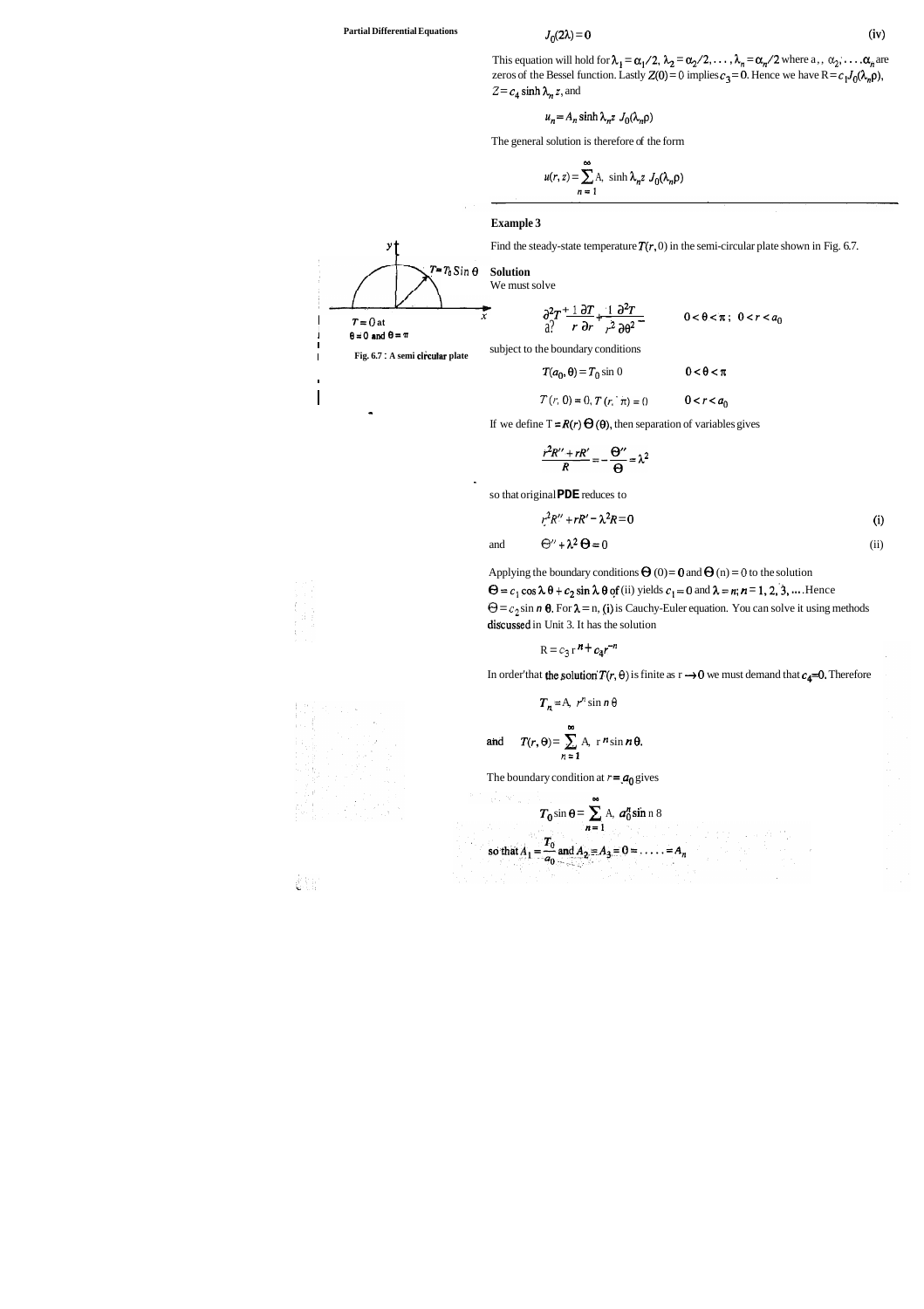ė,

39

$$
T(r, \theta) = \frac{T_0}{a_0} \sin \theta
$$

Let us now sum up the unit.

## **6.4 SUMMARY**

A linear partial differential equation in two variables can be solved by assuming a solution in the form of a product  $f = XY$  where X is a function of x only, and Y is a function of y only. This **method of separation of variables** leads to two ordinary differential equations.

**A boundary value problem** consists of finding a function that satisfies a partial differential equation as well as conditions consisting of boundary conditions and initial conditions.

**2.** The one dimensional wave equation for em wave propagation in free space is given by (for  $E \mid \cdot \hat{y}$ )

- The method of solving a boundary value problem using separation of variables consists of the following basic steps.
	- i) Write the function f as a product of two (or more) functions involving independent variables, i.e.  $f(x, y) = X(x) Y(y)$  and insert it in the given PDE. You will obtain a set of ODEs. A PDE in two variables splits into two ODEs. If the number of independent variables is more, we get ODES whose number is equal to the number of variables.
	- ii) Solve the separated **ordinary** differential equations. The solutions may be
	- exponential functions, trignometric functions or a power series.
	- iii) Substitute the solutions so obtained in the above product.
	- iv) Use boundary and/or the initial condition(s), and solve for the coefficients'in the series.

Solve, this equation and obtain the eigen frequencies of the cavity if  $E_y = 0$  at  $x=0$  and  $x=L$ . , **I.** 

# **6.5 TERMINAL QUESTIONS**

- **1.** i) The electrostatic potential in the exterior and interior of a spherical shell is calculated by using **Laplace's** equation :  $\nabla^2 f = 0$ . Use the method of separation of variables to split it into three ODEs. (Hint : Express V  $^2$  in spherical polar coordinates.)
	- ii) The wave propagation in space is described by **3-0** equation

$$
\nabla^2 f(\mathbf{r}, t) = \frac{1}{v^2} \frac{\partial^2 f}{\partial t^2}(\mathbf{r}, t)
$$

**J** 

 $Z'' + n^2Z = 0$ 

where  $W = vk$  and I, m, n are separation constants,

Working in Cartesian coordinates show that it can be reduced to four ODEs:

$$
\ddot{T} + \omega^2 T = 0
$$

 $X'' + l^2 X = 0$ 

 $Y'' + m^2Y = 0$ 

and

$$
\frac{\partial^2 E_y}{\partial x^2} - \frac{1}{c^2} \frac{\partial^2 E_y}{\partial x^2} = 0
$$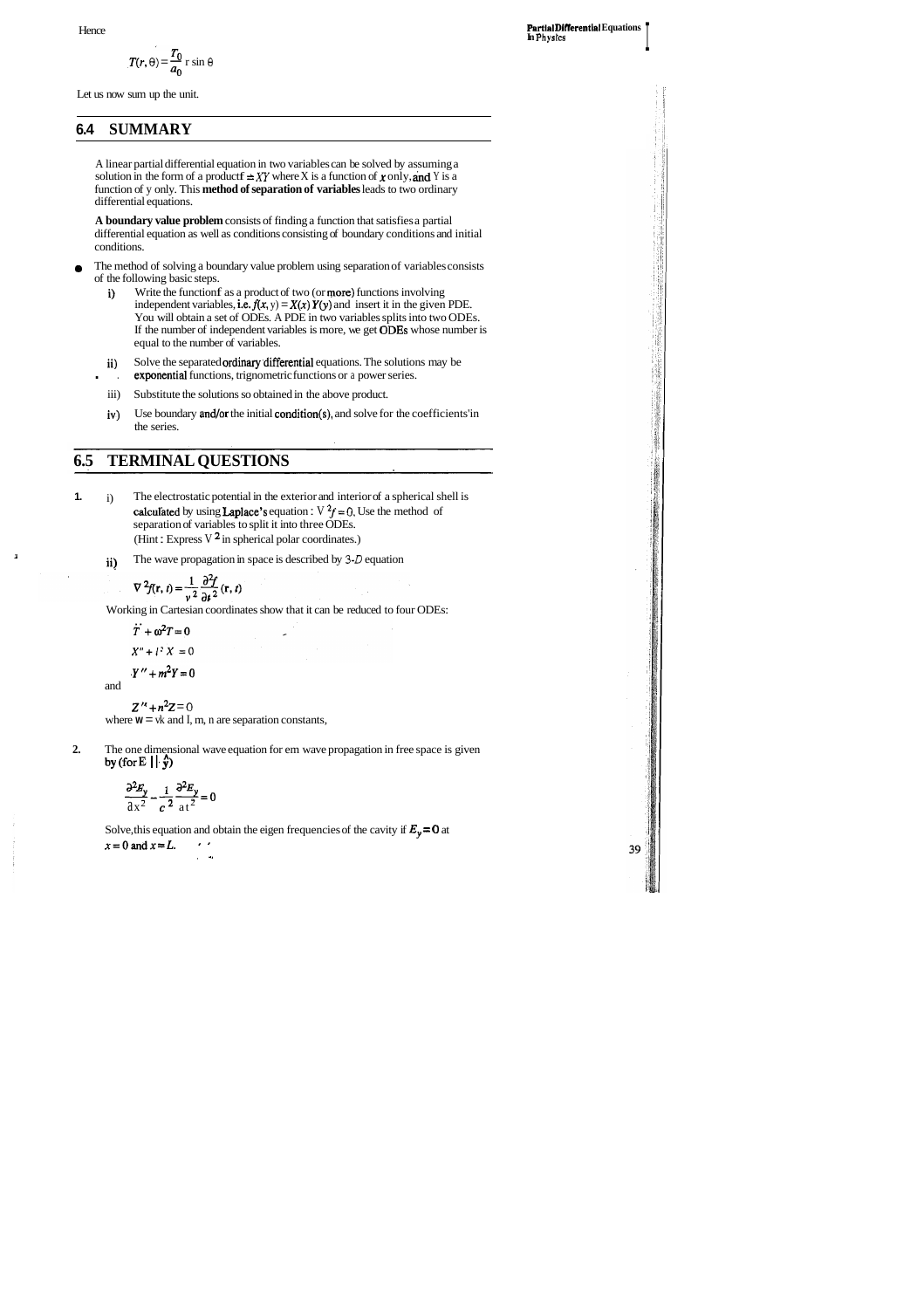Partial Differential Equations 3. Consider a rod whose ends are kept at a constant temperature and the lateral surface is insulated. The heat flow is described by one-dimensional heat equation subject to the conditions

$$
\text{f}(0,t)\!=\!0,\text{f}(L,t)\!=\!0\qquad \quad \text{for}\quad t>0
$$

and

f  $(x, t) = f(x)$  for  $0 < x < L$ 

Obtain a unique solution.'

# **6.6 SOLWTIONS.AND ANSWERS**

### SAQs

1. i) Letustake

$$
T(r, z) = R(r) Z(z)
$$
 (i)

The LHS of this equality involves functions which depend only on  $r$ , whereas the expression on RHS is a function of z only. So both sides must be equal to a constant, k. Hence the given equation splits into the following two ODES:

$$
\frac{d^2R}{dr^2} + \frac{1}{r}\frac{dR}{dr} - kR = 0
$$
 (iv)

Then,

Then,  
\n
$$
\frac{\partial T}{\partial t} = \frac{dR}{dr} Z
$$
\n
$$
\frac{\partial^2 T}{\partial r^2} = \frac{d^2 R}{dr^2} Z
$$

and

$$
Z\frac{d^{2}R}{dr^{2}} + \frac{Z}{r}\frac{dR}{dr} + R\frac{d^{2}Z}{dr^{2}} = 0
$$

On dividing throughout by *ZR,* we get

$$
\frac{1}{R} \left[ \frac{d^2 R}{dr^2} + \frac{1}{r} \frac{dR}{dr} \right] = -\frac{1}{Z} \frac{d^2 Z}{dz^2}
$$
 (iii)

$$
\frac{\partial^2 T}{\partial z^2} = R \frac{d^2 Z}{dz^2}
$$
 (ii)

Substituting these in the given PDE, we obtain

and

$$
\frac{d^2Z}{dz^2} + kZ = 0
$$
 (v)

ii) The given PDE can be rewritten as

$$
r^2 \frac{\partial^2 V}{\partial r^2} + 2r \frac{\partial V}{\partial r} + \cot \theta \frac{\partial V}{\partial \theta} + \frac{\partial^2 V}{\partial \theta^2} = 0
$$
 (i)

Let us now write

$$
V(r, \Theta) = R(r) \Theta(\Theta)
$$
 (ii)

**40 Then, differentiation with respect to r gives** 



 $\sim$  10  $\pm$ 

I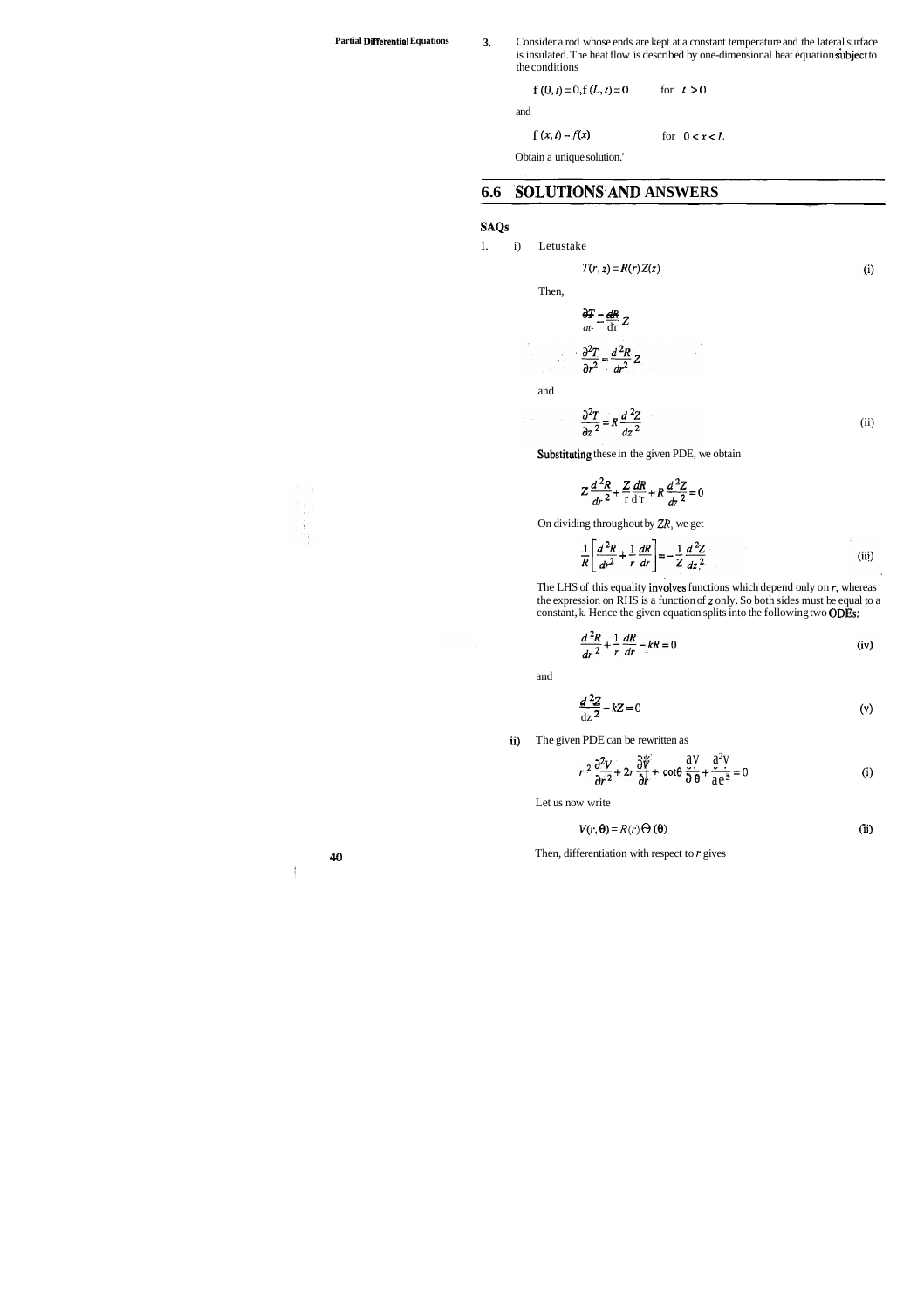$$
\frac{dV}{dr} - \frac{dR}{dr} \Theta
$$

and

and

$$
\frac{\partial^2 V}{\partial \theta^2} = R \frac{d^2 \Theta}{d\theta^2}
$$
 (iv)

Substituting these results in the given equation, we obtain

$$
r^2 \Theta \frac{d^2 R}{dr^2} + 2r \Theta \frac{dR}{dr} + \cot \theta R \frac{d \Theta}{d \Theta} + R \frac{d^2 \Theta}{d \Theta^2} = 0
$$

As before, on dividing throughout by *R* 8, we get

$$
\frac{1}{R} \left[ r^2 \frac{d^2 R}{dr^2} + 2r \frac{dR}{dr} \right] = -\frac{1}{\Theta} \left[ \cot \theta \frac{d \Theta}{d \theta} + \frac{d^2 \Theta}{d \theta^2} \right] \tag{v}
$$

The LHS is a function of  $r$  only whereas RHS is a function of  $\theta$  only. Hence, putting them equal to a constant,  $k$ , we get

$$
r^{2} \frac{d^{2}R}{dr^{2}} + 2r \frac{dR}{dr} - kR = 0
$$
  
or 
$$
\frac{d}{dr} \left(r^{2} \frac{dR}{dr}\right) - kR = 0
$$
 (vi)

$$
\frac{\partial^2 V}{\partial r^2} = \frac{d^2 R}{dr^2} \Theta
$$
 (iii)

Similarly, differentiation with respect to  $\theta$  gives

$$
\frac{\partial V}{\partial \theta} = R \frac{d \Theta}{d \theta}
$$

41

and

$$
\cot\theta \frac{d\Theta}{d\theta} + \frac{d^2\Theta}{d\theta^2} + k\Theta = 0
$$

 $\overline{\text{or}}$ 

$$
\frac{1}{\sin\theta} \frac{d}{d\theta} \left( \sin\theta \frac{d\Theta}{d\theta} \right) + k \Theta = 0
$$
 (vii)

J.

iii) The given equation is

$$
\frac{\partial^2 \psi}{\partial x^2} + \alpha \frac{\partial \psi}{\partial t} = 0
$$

Express  $\psi(x, t)$  as a product of two separable functions:

 $\psi(x, t) = X(x) T(t)$ 

Substituting it in the given **PDE,** you will obtain

$$
X''(x) T(t) + \alpha X(x) T(t) = 0
$$

Dividing throughout by  $X(x) T(t)$ , we find that

$$
\frac{X^{\prime\prime}(x)}{X(x)}=-\alpha\,\frac{T(t)}{T(t)}=-k^2
$$

so that the Schrbdinger equation splits into following equations: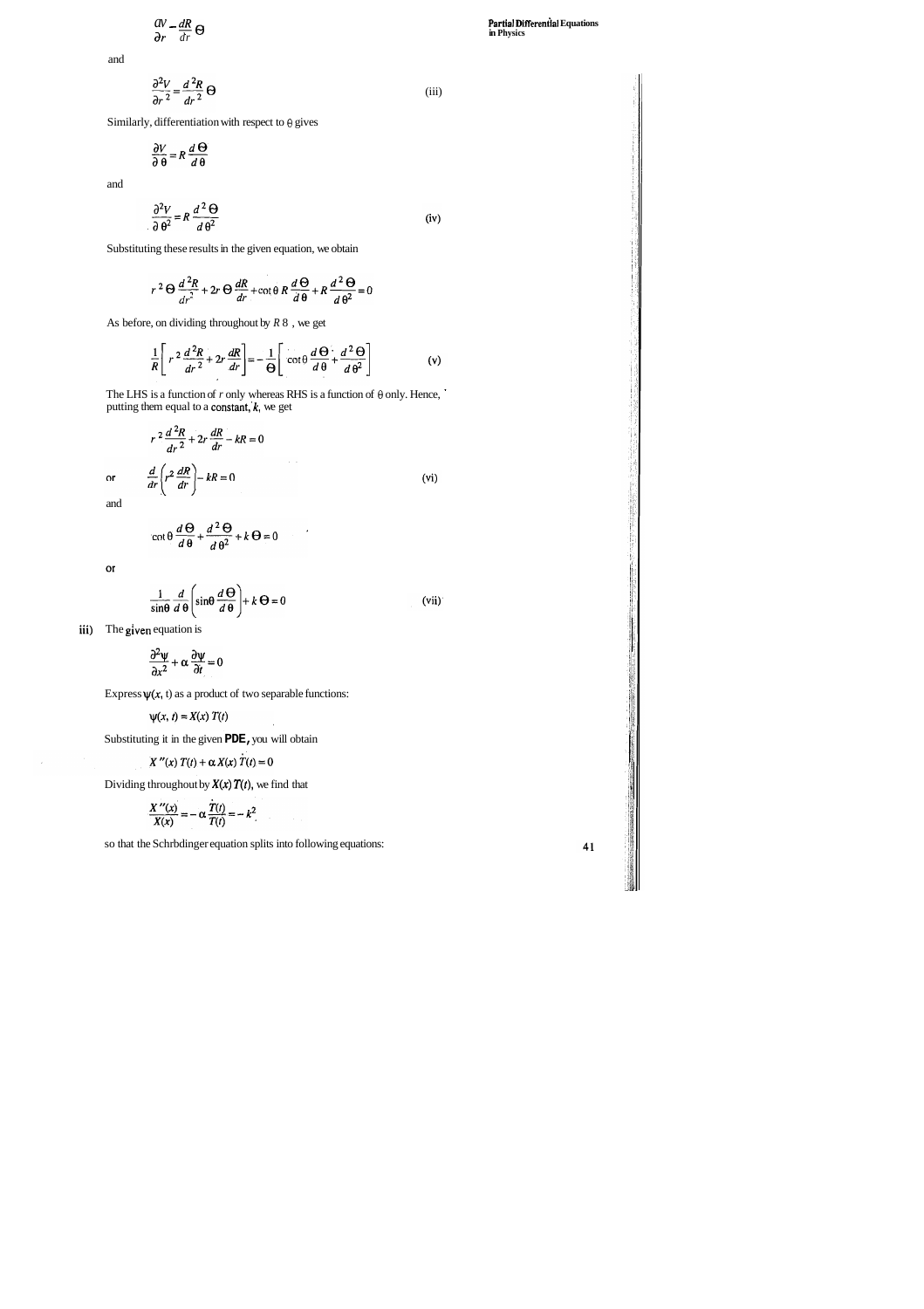### **Partial Differential Equations**

and

$$
T(t) - \lambda^2 T(t) = 0
$$

where 
$$
\lambda^2 = k^2/\alpha
$$
.

**2.** The Helmholtz equation is

$$
\left(\frac{\partial^2}{\partial x^2} + \frac{\partial^2}{\partial y^2} + \frac{\partial^2}{\partial z^2}\right) f(x, y, z) + k^2 f = 0
$$
 (i)

Let us write

$$
f(x, y, z) = X(x) Y(y) Z(z)
$$
 (ii)

Substituting it in the given PDE, we get

$$
\int_{0}^{1} YZ \frac{d^{2}X}{dx^{2}} + XZ \frac{d^{2}Y}{dy^{2}} + XY \frac{d^{2}Z}{dz^{2}} + k^{2}XYZ = 0
$$

. Dividing throughout by **X Y Z** and rearranging terms, we obtain

$$
\frac{1}{X}\frac{d^2X}{dx^2} = -k^2 - \frac{1}{Y}\frac{d^2Y}{dy^2} - \frac{1}{Z}\frac{d^2Z}{dz^2}
$$
 (iii)

where we have put  $k^2 = l^2 + m^2 + n^2$ . Eqs. (iv), (vi) and (vii) are the three ODEs into ,which Helmholtz equation splits. **I.** 

The LHS is a function of **x** alone, whereas the RHS depends only on **y** and **z.** Let us choose

$$
\frac{1}{X}\frac{d^2X}{dx^2} = -l^2\tag{iv}
$$

Then you can write

$$
\frac{1}{Y}\frac{d^2Y}{dy^2} = -k^2 + l^2 - \frac{1}{Z}\frac{d^2Z}{dz^2}
$$
 (v)

Here we have a function of y equated to a function of z. We now set

$$
\frac{1}{Y}\frac{d^2Y}{dy^2} = -m^2
$$
 (vi)

so that

$$
\frac{1}{Z}\frac{d^2Z}{dz^2} = -k^2 + l^2 + m^2 = -n^2
$$
 (vii)

3. . **We** know that

 $\mathbb{R}^{N}$ 

 $\eta_{\rm c}$  .

$$
\frac{\partial^2 f}{\partial t^2} = v^2 \left( \frac{\partial^2}{\partial r^2} + \frac{1}{r} \frac{\partial}{\partial r} + \frac{1}{r^2} \frac{\partial^2}{\partial \theta^2} \right) f(r, \theta, t)
$$
 (i)

By substituting

$$
f(r, \theta, t) = R(r) \Theta(\theta) T(t)
$$
 (ii)

you.can write

$$
\frac{\partial^2 f}{\partial t^2} = T' R \Theta
$$
  

$$
\frac{\partial^2 f}{\partial r^2} = \frac{d^2 R}{dr^2} \Theta T
$$

$$
\begin{array}{c}\n\mathbf{1} & \mathbf{1} & \mathbf{1} \\
\mathbf{1} & \mathbf{1} & \mathbf{1} \\
\mathbf{1} & \mathbf{1} & \mathbf{1} \\
\mathbf{1} & \mathbf{1} & \mathbf{1} \\
\mathbf{1} & \mathbf{1} & \mathbf{1} \\
\mathbf{1} & \mathbf{1} & \mathbf{1} \\
\mathbf{1} & \mathbf{1} & \mathbf{1} \\
\mathbf{1} & \mathbf{1} & \mathbf{1} \\
\mathbf{1} & \mathbf{1} & \mathbf{1} \\
\mathbf{1} & \mathbf{1} & \mathbf{1} \\
\mathbf{1} & \mathbf{1} & \mathbf{1} \\
\mathbf{1} & \mathbf{1} & \mathbf{1} \\
\mathbf{1} & \mathbf{1} & \mathbf{1} \\
\mathbf{1} & \mathbf{1} & \mathbf{1} \\
\mathbf{1} & \mathbf{1} & \mathbf{1} \\
\mathbf{1} & \mathbf{1} & \mathbf{1} \\
\mathbf{1} & \mathbf{1} & \mathbf{1} \\
\mathbf{1} & \mathbf{1} & \mathbf{1} \\
\mathbf{1} & \mathbf{1} & \mathbf{1} \\
\mathbf{1} & \mathbf{1} & \mathbf{1} \\
\mathbf{1} & \mathbf{1} & \mathbf{1} \\
\mathbf{1} & \mathbf{1} & \mathbf{1} \\
\mathbf{1} & \mathbf{1} & \mathbf{1} \\
\mathbf{1} & \mathbf{1} & \mathbf{1} \\
\mathbf{1} & \mathbf{1} & \mathbf{1} \\
\mathbf{1} & \mathbf{1} & \mathbf{1} \\
\mathbf{1} & \mathbf{1} & \mathbf{1} \\
\mathbf{1} & \mathbf{1} & \mathbf{1} \\
\mathbf{1} & \mathbf{1} & \mathbf{1} \\
\mathbf{1} & \mathbf{1} & \mathbf{1} \\
\mathbf{1} & \mathbf{1} & \mathbf{1} \\
\mathbf{1} & \mathbf{1} & \mathbf{1} \\
\mathbf{1} & \mathbf{1} & \mathbf{1} \\
\mathbf{1} & \mathbf{1} & \mathbf{1} \\
\mathbf{1} & \mathbf{1} & \mathbf{1} \\
\mathbf{1} & \mathbf{1} & \mathbf
$$

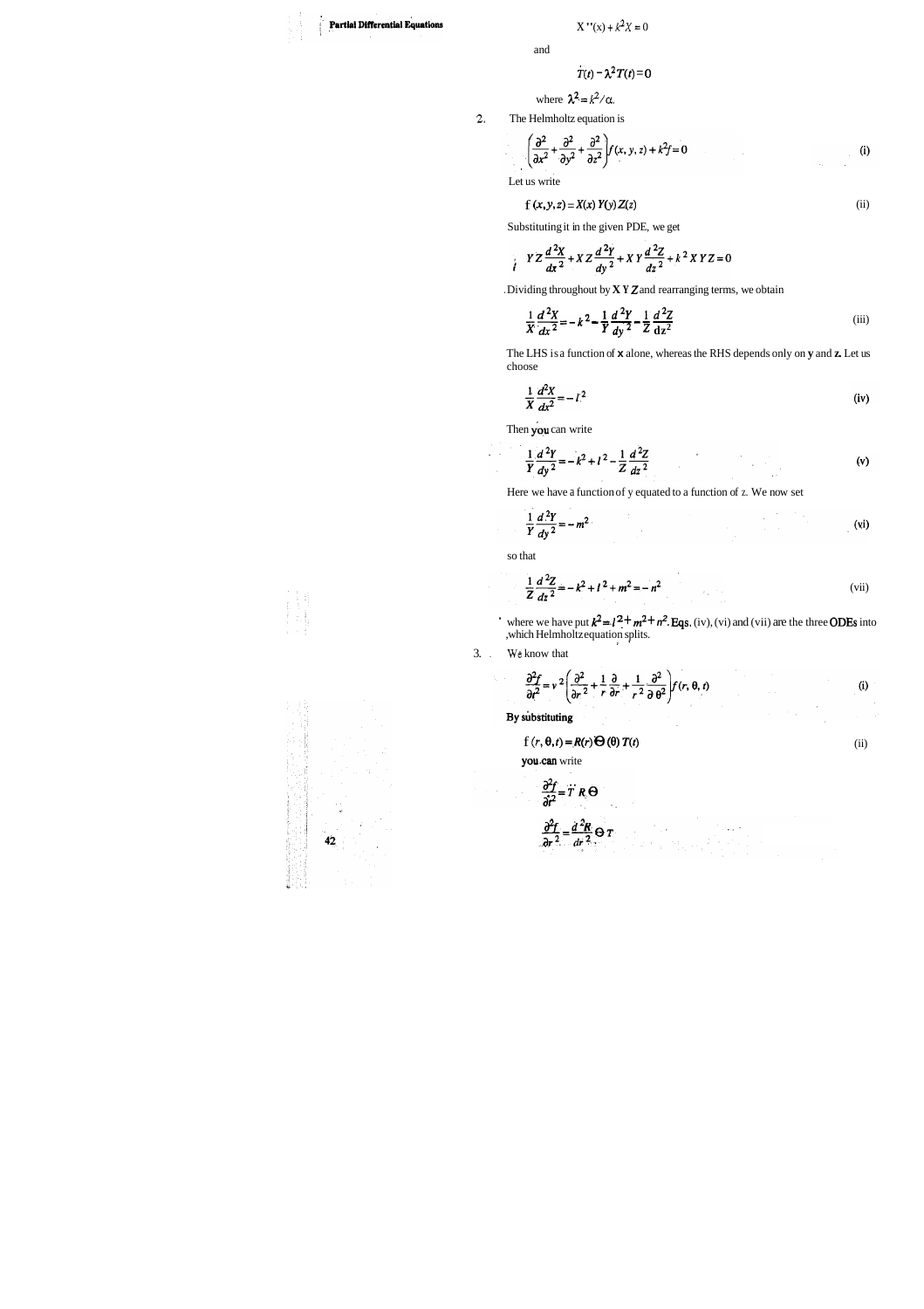and

$$
\frac{\partial^2 f}{\partial \theta^2} = RT \frac{d^2 \Theta}{d\theta^2}
$$

All the partial derivatives have now become ordinary derivatives. Dividing throughout by  $R \Theta T$ , we get

$$
\frac{1}{v^2}\frac{T}{T} = \frac{1}{R}\frac{d^2R}{dr^2} + \frac{1}{rR}\frac{dR}{dr} + \frac{1}{r^2}\frac{1}{\Theta}\frac{d^2\Theta}{d\Theta^2}
$$
 (iv)

A function of t on the left equals a function of r and  $\theta$ . Let us choose

Using these results in (i) you will find that

$$
\frac{1}{v^2} \frac{T}{T} = -l^2 \tag{v}
$$

$$
R \Theta \dot{T} = v^2 \left( \Theta \, T \, \frac{d^2 R}{dr^2} + \frac{\Theta \, T}{r} \, \frac{dR}{dr} + \frac{RT}{r^2} \frac{d^2 \Theta}{d \, \theta^2} \right)
$$

so that

 $\ddot{T}+\nu^2 l^2 T=0$ or  $\ddot{T} + \lambda^2 T = 0$ 

Eqs. (vi), (vii) and (viii) are identical to Eqs.  $(6.32a)$ ,  $(6.34b)$  and  $(6.34a)$ respectively, if we identify 1 with k and **rn** with p.

**4.** The solution of 1-D wave equation is given by Eq. (6.40). To determine the unknown constants, substitute the given form of  $h(x)$  in Eq. (6.41). This gives

where 
$$
\lambda = v
$$
.

Then (iv) can be rewritten as

$$
\frac{1}{R}\frac{d^2R}{dr^2} + \frac{1}{rR}\frac{dR}{dr} + \frac{1}{r^2}\frac{1}{\Theta}\frac{d^2\Theta}{d\theta^2} = -l^2
$$

or

 $\prod_{i=1}^{n}$ 

 $\ddot{\phantom{1}}$ 

j Â

$$
-\frac{1}{\Theta}\frac{d^2\Theta}{d\Theta^2} = r^2l^2 + \frac{r}{R}\frac{dR}{dr} + \frac{r^2}{R}\frac{dR}{dr}
$$

We may set the left hand side to  $m^2$  so that

$$
\frac{d^2\Theta}{d\theta^2} + m^2\Theta = 0
$$
 (vii)

and

(iii)

, (vi)

43

$$
\sum_{n=1}^{\infty} a_n \sin\left(\frac{n\pi x}{L}\right) = \xi_0 \left[\sin\left(\frac{\pi x}{L}\right) + \sin\left(\frac{2\pi x}{L}\right)\right]
$$

$$
r^{2} \frac{d^{2}R}{dr^{2}} + r \frac{dR}{dr} + (r^{2}l^{2} - m^{2}) R = 0
$$
 (viii)

On comparison of like terms on two sides of this expression, we find that

 $\frac{1}{2}$  ,  $\frac{1}{2}$ 

$$
a_1 = \xi_0 = a_2
$$

 $\bar{\mathcal{A}}$ 

 $\ddot{a}_3 = a_4 = \dots = a_n = 0$ 

aband

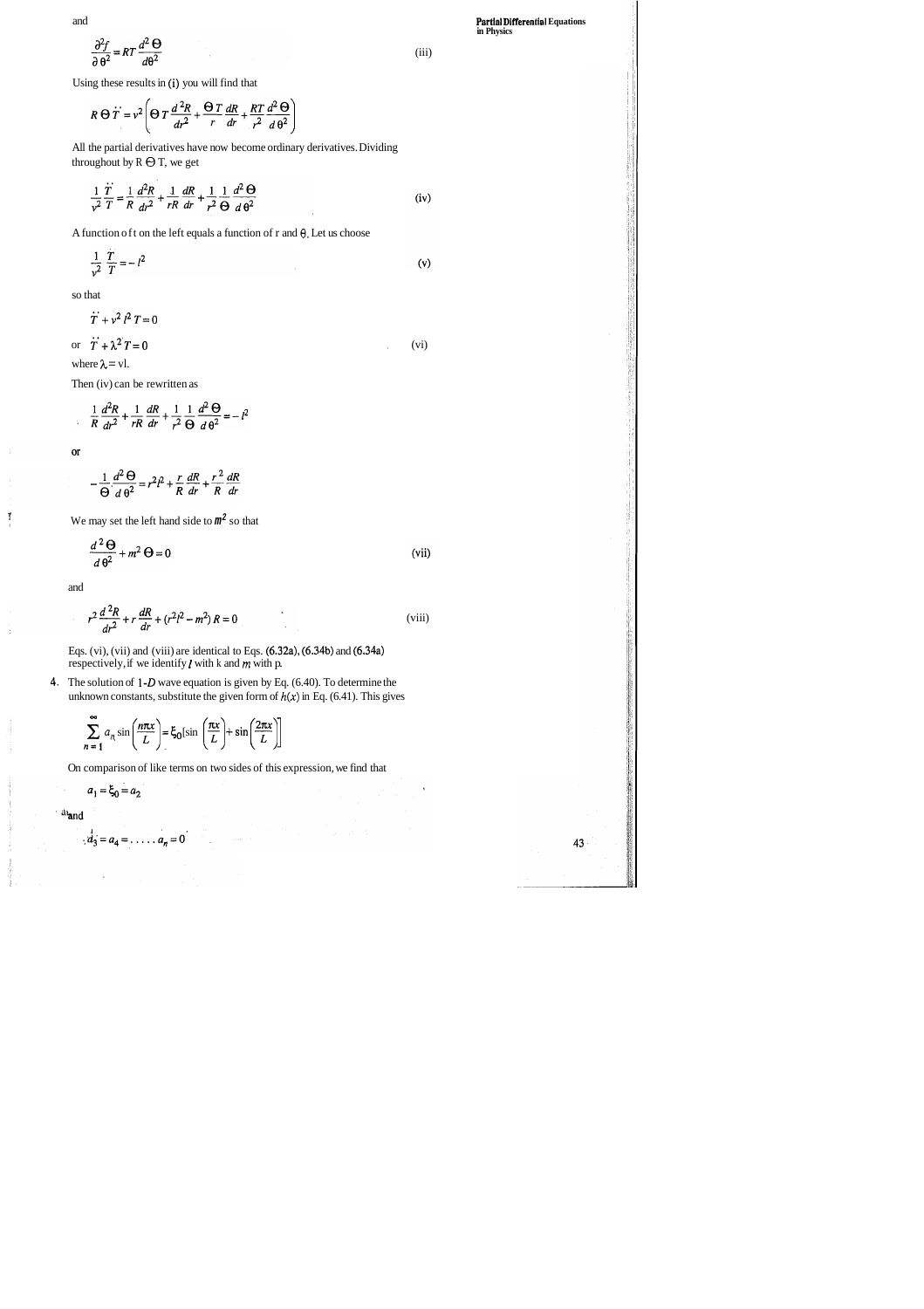### **Partial Differential Equations Terminal Questions**

 $\langle 1, \rangle$ 

1. i) In spherical polar coordinates, the Laplace's equation can be written as

$$
\frac{1}{r^2 \sin \theta} \left[ \sin \theta \frac{\partial}{\partial r} \left( r^2 \frac{\partial f}{\partial r} \right) + \frac{\partial}{\partial \theta} \left( \sin \theta \frac{\partial f}{\partial \theta} \right) + \frac{1}{\sin \theta} \frac{\partial^2 f}{\partial \phi^2} \right] = 0
$$

In the method of separation of variables, we write

$$
f(r, \theta, \phi) = R(r) \Theta(\theta) \Phi(\phi)
$$

By substituting back into the given equation and dividing by  $R \Theta \Phi$ , we have

$$
\frac{1}{Rr^2}\frac{d}{dr}\left(r^2\frac{dR}{dr}\right) + \frac{1}{\Theta r^2\sin\theta}\frac{d}{d\theta}\left(\sin\theta\frac{d\Theta}{d\theta}\right) + \frac{1}{\Phi r^2\sin^2\theta}\frac{d^2\Phi}{d\phi^2} = 0
$$

On multiplying throughout by  $r^2 \sin^2 \theta$ , we can isolate  $\phi$  dependent term:

Simplifying throughout by 
$$
r^2 \sin^2 \theta
$$
, we can isolate  $\phi$  dependent to  
\n
$$
-\frac{1}{R} \sin^2 \theta \frac{d}{dr} \left(r^2 \frac{dR}{dr}\right) - \frac{\sin \theta}{\Theta} \frac{d}{d\theta} \left(\sin \theta \frac{d \Theta}{d\theta}\right) = \frac{1}{\Phi} \frac{d^2 \Phi}{d\phi^2}
$$

As before, you will note that this equation relates a function of  $\phi$  alone to a function of r and  $\theta$ . Since r,  $\theta$ ,  $\phi$  are **independent** variables, we can equate each side to a constant. Let us choose it to be  $-m^2$ . Then

$$
\frac{1}{\Phi} \frac{d^2 \Phi}{d\phi^2} = -m^2
$$
 (i)

and

 $\alpha$ 

 $\hat{\mathcal{L}}$ 

 $\mathcal{L}_{\mathcal{A}}$ 

t,

$$
\frac{1}{R}\sin^2\theta \frac{d}{dr}\left(r^2\frac{dR}{dr}\right) + \frac{\sin\theta}{\Theta}\frac{d}{d\theta}\left(\sin\theta \frac{d\Theta}{d\theta}\right) = m^2
$$

 $\frac{1}{2} \frac{d}{dt} \left[ r^2 \frac{dR}{dt} \right] = \frac{m^2}{r^2} - \frac{1}{2} \frac{1}{r^2} \frac{d}{dt} \sin \theta \frac{d\Theta}{d\Theta}$  $R dr$ <sup> $\int dr$ </sup>  $\sin^2 \theta$   $\sin \theta \Theta d$ 

Again equating each side to a constant, we get the required result:

$$
\frac{d}{dr}\left(r^2\frac{dR}{dr}\right) - nR = 0\tag{ii}
$$

**and** 

$$
\sin^2 \theta \left( \sin \theta \frac{d\Theta}{d\theta} \right) - \frac{m^2}{\sin^2 \theta} \Theta + n \Theta = 0
$$
 (iii)

where n is separation constant.

ii) The  $3-D$  wave equation is

$$
\nabla^2 f(\mathbf{r}, t) = \frac{1}{v^2} \frac{\partial^2 f(\mathbf{r}, t)}{\partial t^2}
$$
 (i)

In Cartesian coordinates, the Laplacian can be written as

so that .

$$
\nabla^2 = \frac{\partial^2}{\partial x^2} + \frac{\partial^2}{\partial y^2} + \frac{\partial^2}{\partial z^2}
$$
 (ii)

$$
\left(\frac{\partial^2}{\partial x^2} + \frac{\partial^2}{\partial y^2} + \frac{\partial^2}{\partial z^2}\right) f(x, y, z, t) = \frac{1}{v^2} \frac{\partial^2 f}{\partial t^2}
$$
 (iii)

K.

44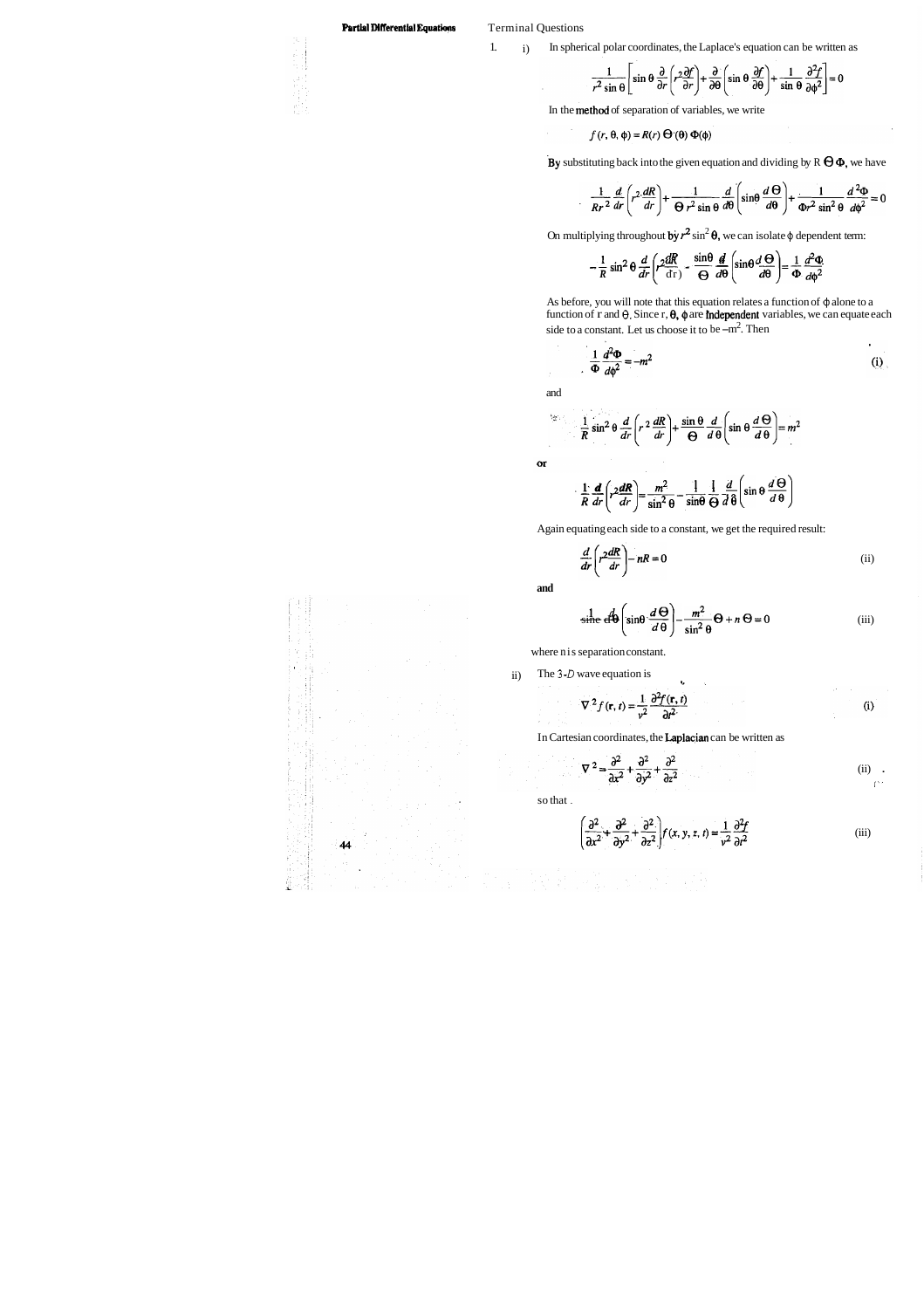The function f depends on four variables. Let us write it as

$$
f(x, y, z, t) = X(x) Y(y) Z(z) T(t)
$$

On substituting back in the given equation and dividing by XYZT, we find that

$$
\frac{1}{X}\frac{d^2X}{dx^2} + \frac{1}{Y}\frac{d^2Y}{dy^2} + \frac{1}{Z}\frac{d^2Z}{dz^2} = \frac{1}{V^2}\frac{1}{T}\frac{d^2T}{dt^2}
$$
 (iv)

The LHS is a function of space variables whereas RHS is a function of time alone. Let us therefore choose

$$
\frac{1}{v^2}\frac{1}{T}\frac{d^2T}{dt^2}=-k^2
$$

so that

$$
\frac{d^2T}{dt^2} + \omega_0^2 T = 0
$$
 (v)

where  $\omega_0 = kv$ .

Then, (iv) reduces to

$$
\frac{1}{X}\frac{d^2X}{dx^2} = -k^2 - \frac{1}{Y}\frac{d^2Y}{dy^2} - \frac{1}{Z}\frac{d^2Z}{dz^2}
$$
 (vi)

**Partial Differential Equations in Physics** 

Again LHS is a function of **x** only, whereas the RHS depends only on y and z. We, therefore, choose

$$
\frac{1}{X}\frac{d^2X}{dx^2}=-l^2
$$

so that

$$
\frac{d^2X}{dx^2} + l^2X = 0
$$
 (vii)

and

$$
\frac{1}{Y}\frac{d^2Y}{dy^2} = l^2 - k^2 - \frac{1}{Z}\frac{d^2Z}{dz^2}
$$

Proceeding along the same lines you can show that

$$
\frac{d^2Y}{dy^2} + m^2Y = 0
$$

and

$$
\frac{d^2Z}{dz^2} + n^2Z = 0
$$

where  $n^2 = k^2 - l^2 - m^2$ .

The given equation'describes **e.m.** wave propagation in free space:

 $\frac{\partial^2 E_y}{\partial z^2} - \frac{1}{2} \frac{\partial^2 E_y}{\partial z^2} = 0$  $ax^2$  *c*<sup>2</sup>  $at^2$ 

Let us **make** the substitution

$$
E_y = X(x) T(t)
$$

so that

$$
X'' T(t) - \frac{1}{c^2} X(x) \dot{T} = 0
$$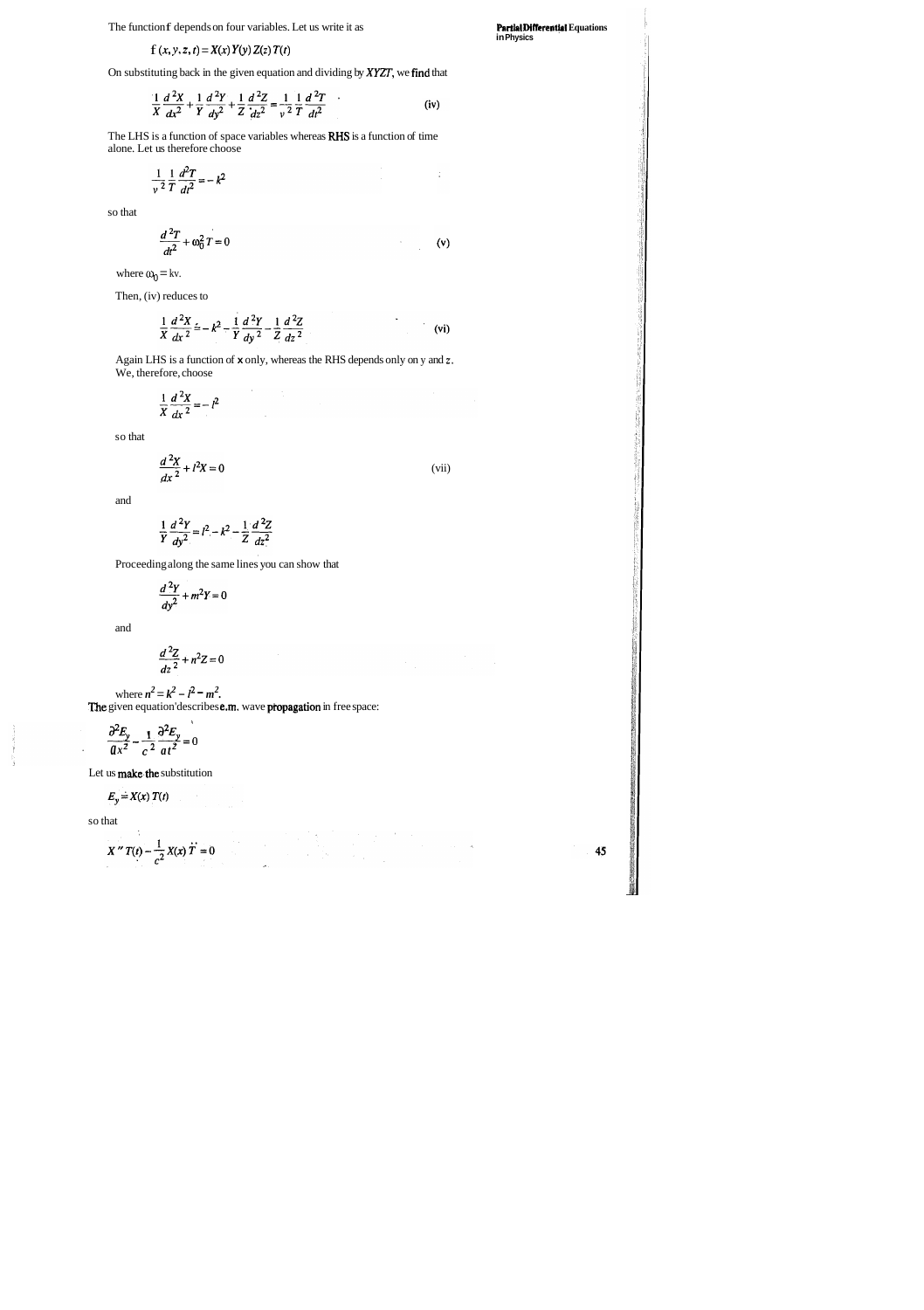**Partial Differential Equations** Dividing by  $X(x) T(t)$ , you will get

$$
\frac{X''}{X} = \frac{1}{c^2} \frac{T}{T} = -k^2
$$

so that  $\qquad$ .

$$
X'' + k^2 X = 0
$$

and

$$
T + \omega_0^2 T = 0
$$

where  $\omega_0 = c k$ .

The solutions of these equations are of the form

$$
X = A\cos kx + B\sin kx
$$

and

$$
T = C \cos \omega_0 t + D \sin \omega_0 t
$$

The condition

$$
X(x) T(t) = E_y = 0 \text{ at } x = 0 \text{ and at } x = L
$$

implies that for all  $t > 0$ ,  $X(x) = 0$  at  $x = 0$  and  $x = L$ . This leads to

 $X(L)=B\sin k L=0$ 

For a non-trivial solution, the eigenvalues are

 $k_n L=n\pi$ 

$$
\quad \text{or} \quad
$$

 $k_n = (n\pi/L)$ 

with corresponding eigen functions

$$
X_n(x) = B \sin\left(\frac{n\pi}{L}\right)x
$$

**.3.** We have to solve 1-D heat equation :

$$
\frac{1}{v}\frac{\partial f}{\partial t} = \frac{\partial^2 f}{\partial x^2}
$$

ú.

subject to the conditions

$$
f(0,t)=0, f(L,t)=0
$$

and

$$
f(x, 0) = f(x) \qquad 0 < x < L
$$

We first write

$$
f(x, t) = X(x) T(t)
$$

and substitute it back in the given equation. Then dividing by  $X(x)$   $T(t)$ , we get

$$
\frac{1}{v}\frac{1}{T}\frac{dT}{dt} = \frac{1}{X}\frac{d^2X}{dx^2}
$$

The LHS depends only on **t**, whereas the **RHS** depends on *x* only. Therefore, we choose choose in the choose in the choice is a set of the choice of the choice in the choice is a set of the choice of the choice of the choice of the choice of the choice of the choice of the choice of the choice of the choice o

(2) 经国家的财产  $46$ Ì